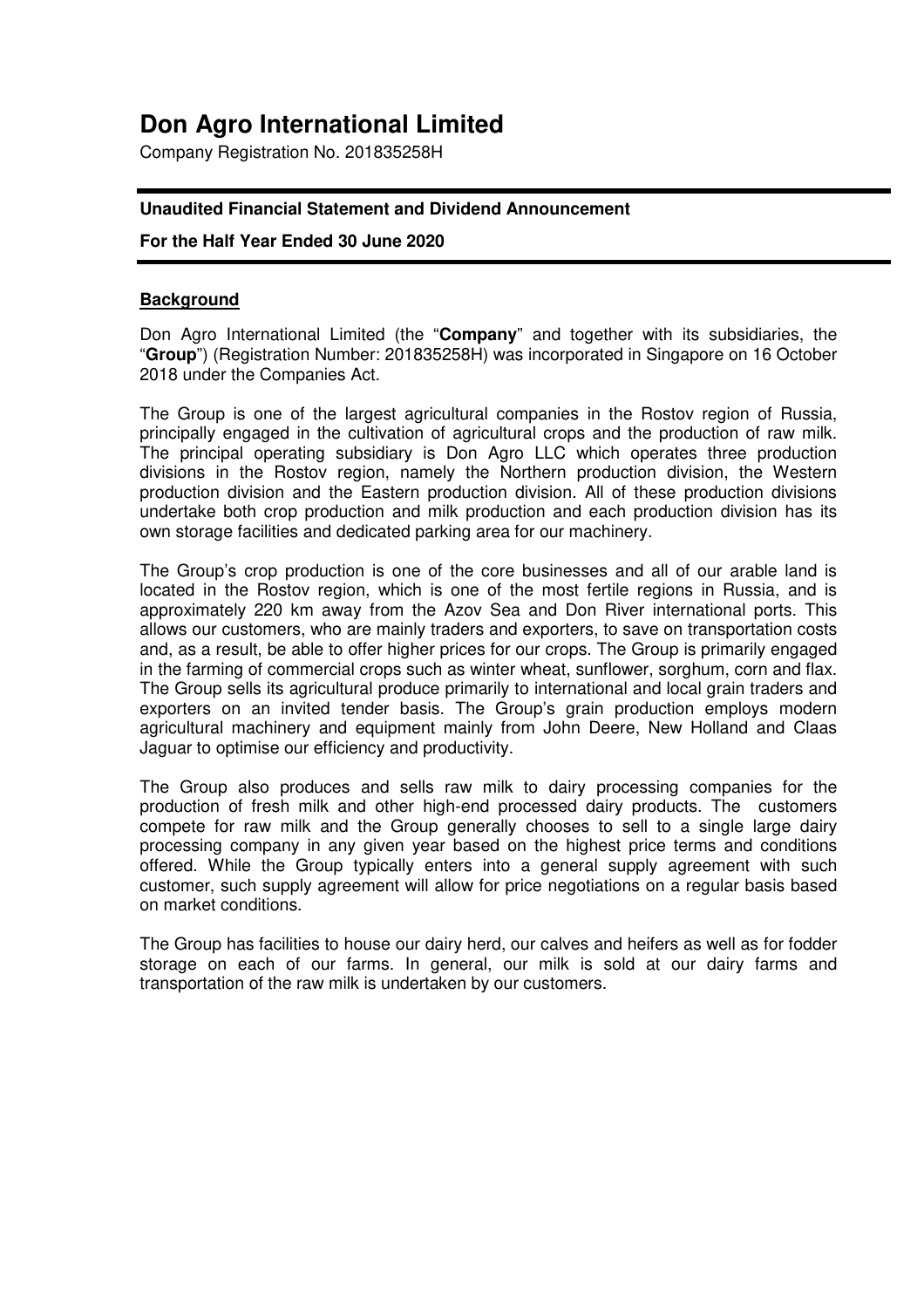# **PART I - INFORMATION REQUIRED FOR ANNOUNCEMENTS OF QUARTERLY (Q1, Q2 & Q3), HALF-YEAR AND FULL YEAR RESULTS**

**1(a)(i) An income statement and statement of comprehensive income, or a statement of comprehensive income (for the group) together with a comparative statement for the corresponding period of the immediately preceding financial year** 

|                                                        | Group                   |                |        |
|--------------------------------------------------------|-------------------------|----------------|--------|
|                                                        | For the Half Year Ended |                |        |
|                                                        | 30 June 2020            | 30 June 2019   | Change |
|                                                        | S\$'000                 | S\$'000        | %      |
| Revenue                                                | 6,916                   | 11,640         | (40.6) |
| Cost of sales                                          | (5, 137)                | (9,624)        | (46.6) |
| Gain from change in fair value of                      | 5,470                   | 3,226          | 69.6   |
| biological assets and agricultural                     |                         |                |        |
| produce                                                |                         |                |        |
| <b>Gross profit</b>                                    | 7,249                   | 5,242          | 38.3   |
|                                                        |                         |                |        |
| Administrative expenses                                | (1, 317)                | (949)          | 38.8   |
| Other operating expenses, net                          | (1,364)                 | 494            | N.M    |
| <b>Results from operating activities</b>               | 4,568                   | 4,787          | (4.6)  |
| Finance income                                         | 211                     | 63             | 234.9  |
| Finance costs                                          | (358)                   | (444)          | (19.4) |
| <b>Net finance costs</b>                               | (147)                   | (381)          | (61.4) |
|                                                        |                         |                |        |
| <b>Profit before tax</b>                               | 4,421                   | 4,406          | N.M    |
| Tax expense                                            | (20)<br>4,401           | (124)<br>4,282 | (83.9) |
| <b>Profit for the year</b>                             |                         |                | 2.8    |
| <b>Profit attributable to:</b>                         |                         |                |        |
| Owners of the Company                                  | 4,398                   | 4,259          | 3.3    |
| Non-controlling interests                              | 3                       | 23             | N.M    |
| Profit for the year                                    | 4,401                   | 4,282          | 2.8    |
|                                                        |                         |                |        |
| Other comprehensive income<br>Items that are or may be |                         |                |        |
| reclassified subsequently to profit                    |                         |                |        |
| or loss                                                |                         |                |        |
| Foreign currency translation                           | (3,520)                 | 2,703          | N.M    |
| differences arising from functional and                |                         |                |        |
| presentation currency                                  |                         |                |        |
| Other comprehensive income for                         | 881                     | 6,985          | (87.4) |
| the year, net of tax<br>Total comprehensive income for | 881                     | 6,985          | 87.4   |
| the year, net of tax                                   |                         |                |        |
|                                                        |                         |                |        |
| <b>Total comprehensive income</b><br>attributable to:  |                         |                |        |
| Owners of the Company                                  | 878                     | 6,962          | (87.4) |
| Non-controlling interests                              | 3                       | 23             | N.M    |
| Total comprehensive income for                         | 881                     | 6,985          | (87.4) |
| the year                                               |                         |                |        |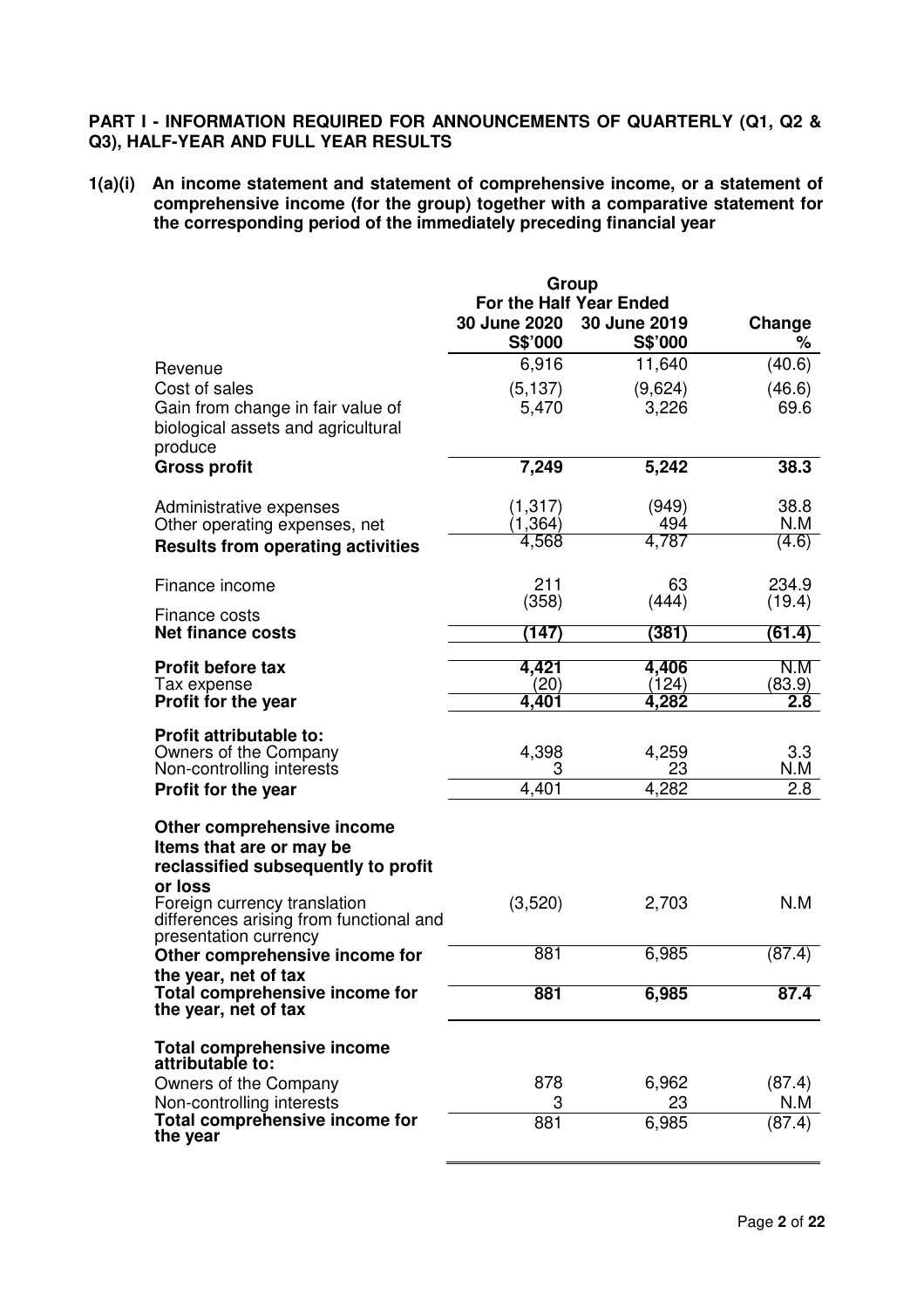| 1(a)(ii) Notes to Consolidated Statement of Comprehensive Income:- | Group                                              |                         |             |
|--------------------------------------------------------------------|----------------------------------------------------|-------------------------|-------------|
|                                                                    | For the Half Year Ended<br>30 June 2020<br>S\$'000 | 30 June 2019<br>S\$'000 | Change<br>% |
| Note 1                                                             |                                                    |                         |             |
| The expenses are<br>recognised in the cost of                      |                                                    |                         |             |
| Depreciation of PPE and ROU<br>assets                              | (593)                                              | (393)                   | 50.9        |
| Operating lease expenses*                                          |                                                    | (579)                   | (100)       |
| Note <sub>2</sub>                                                  |                                                    |                         |             |
| <b>Finance income and finance</b><br>costs                         |                                                    |                         |             |
| Interest income                                                    | 110                                                | 63                      | 74.6        |
| Interest expense                                                   | (107)                                              | (131)                   | (18.3)      |
| Foreign exchange differences                                       | 96                                                 | (4)                     | N.M         |
| Lease expenses                                                     | (251)                                              | (309)                   | (18.8)      |
| Note <sub>3</sub>                                                  |                                                    |                         |             |
| Operating income and<br>expenses                                   |                                                    |                         |             |
| Administrative expenses                                            |                                                    |                         |             |
| Information, consulting and<br>other professional services         | (434)                                              | (31)                    | N.M         |
| Depreciation                                                       | (10)                                               | (14)                    | N.M         |
| Other operating<br>income/(expenses)                               |                                                    |                         |             |
| Government grants received                                         | 256                                                | 330                     | (22.4)      |
| Gain on disposal of property,<br>plant and equipment               | $\overline{c}$                                     | 699                     | N.M         |
| Tax reserve after on-site audit                                    | (129)                                              |                         | 100         |
| Listing expenses                                                   | (1,296)                                            | (403)                   | 221.6       |

**,** 

 *N.M denotes not meaningful*

 *\*Operating lease expenses were incurred in FY2018 and capitalised as part of Biological Assets. The amounts were released to the Income Statement upon sale of the biological assets.*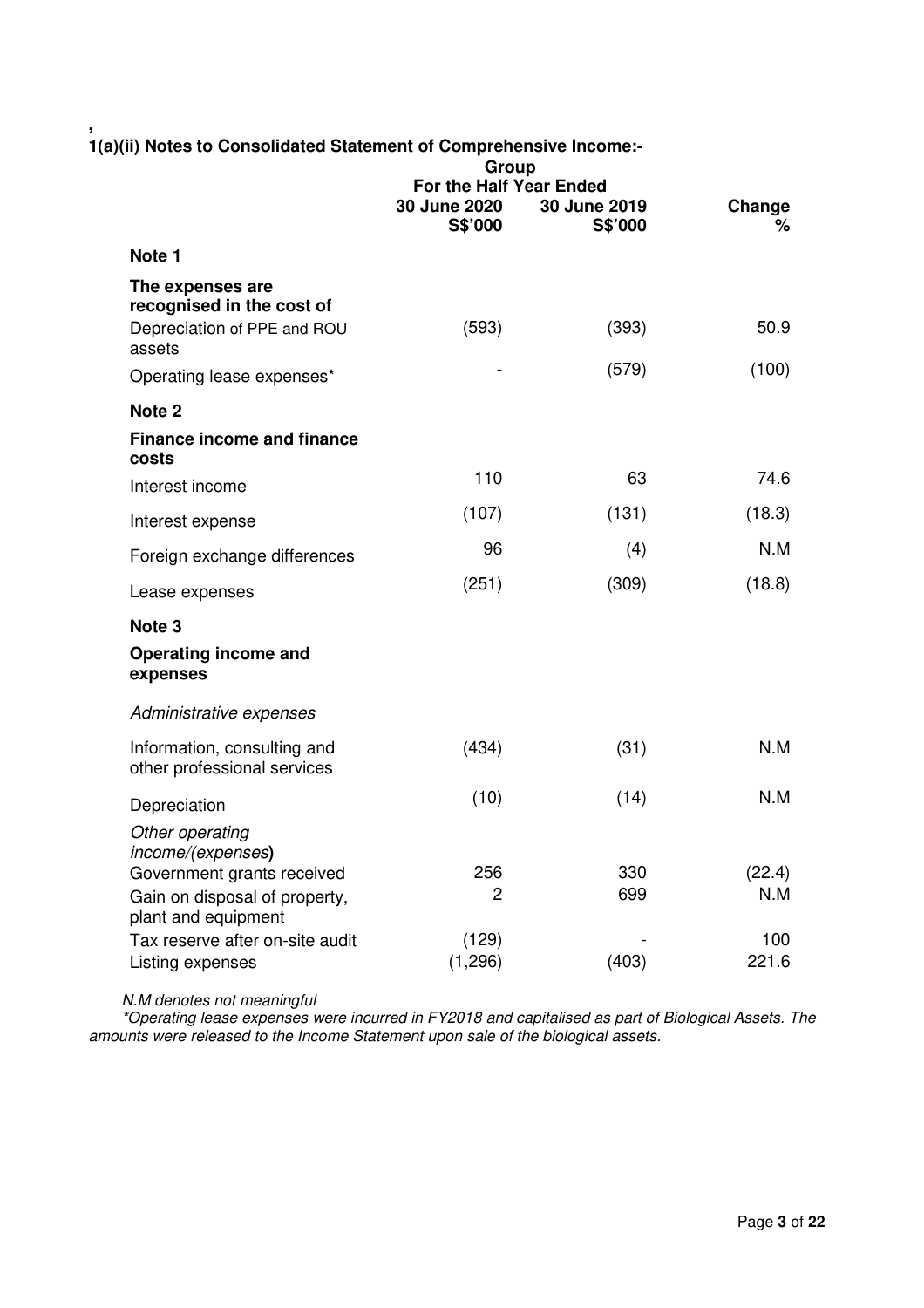**1(b)(i) A statement of financial position (for the issuer and group), together with a comparative statement as at the end of the immediately preceding financial year** 

|                                                        |                            | Group                          | Company                    |                                |
|--------------------------------------------------------|----------------------------|--------------------------------|----------------------------|--------------------------------|
|                                                        | 30 June<br>2020<br>S\$'000 | 31 December<br>2019<br>S\$'000 | 30 June<br>2020<br>S\$'000 | 31 December<br>2019<br>S\$'000 |
| <b>ASSETS</b>                                          |                            |                                |                            |                                |
| Property, plant and equipment                          | 11,733                     | 11,890                         |                            |                                |
| <b>Biological assets</b>                               | 9,878                      | 9,989                          |                            |                                |
| Right-of-use assets<br>Investment in subsidiaries      | 3,788                      | 4,584                          |                            |                                |
| Other non-current assets                               | 31                         | 26                             | 14,009                     | 14,009                         |
| <b>Non-current assets</b>                              | 25,430                     | 26,489                         | 14,009                     | 14,009                         |
|                                                        |                            |                                |                            |                                |
| <b>Biological assets</b>                               | 19,522                     | 6,747                          |                            |                                |
| <b>Current tax assets</b>                              | 20                         | 24                             |                            |                                |
| Inventories                                            | 4,351                      | 6,555                          |                            |                                |
| Investments<br>Trade and other receivables             | 783<br>2,603               | 3,162<br>3,744                 |                            | 2,085                          |
| Cash and cash equivalents                              | 6,259                      | 4,646                          | 5,348                      | 3                              |
| <b>Current assets</b>                                  | 33,538                     | 24,878                         | 5,348                      | 2,088                          |
| <b>Total assets</b>                                    | 58,968                     | 51,367                         | 19,357                     | 16,097                         |
|                                                        |                            |                                |                            |                                |
| Share capital                                          | 40,654                     | 35,741                         | 40,911                     | 35,741                         |
| Capital reserves                                       | (10, 450)                  | (10, 450)                      | (21, 270)                  | (21, 270)                      |
| Foreign currency translation                           | (4, 346)                   | (826)                          |                            |                                |
| reserve<br>Accumulated (losses)/profits                | 16,350                     | 12,992                         | <u>(1,529)</u>             | 962                            |
| <b>Equity attributable to owners</b>                   | 42,208                     | 37,457                         | 18,112                     | 15,433                         |
| of the Company                                         |                            |                                |                            |                                |
| Non-controlling interests                              | 35                         | 32                             |                            |                                |
| <b>Total equity</b>                                    | 42,243                     | 37,489                         | 18,112                     | 15,433                         |
| <b>LIABILITIES</b>                                     |                            |                                |                            |                                |
| Loans and borrowings                                   | 517                        | 988                            |                            |                                |
| Trade and other payables                               |                            |                                | 70                         | 70                             |
| Lease liabilities                                      | 4,153                      | 4,425                          |                            |                                |
| Deferred income                                        | 322                        | 358                            |                            |                                |
| <b>Non-current liabilities</b>                         | 4,992                      | 5,771                          | 70                         | 70                             |
| Loans and borrowings                                   | 7,445                      | 4,679                          |                            |                                |
| Lease liabilities                                      | 495                        | 549                            |                            |                                |
| <b>Current tax liabilities</b>                         | 2                          | 109                            |                            |                                |
| Trade and other payables                               | 3,091                      | 1,728                          | 1,175                      | 594                            |
| Deferred income                                        | 101                        | 106                            |                            |                                |
| Provisions                                             | 599                        | 936                            |                            |                                |
| <b>Current liabilities</b><br><b>Total liabilities</b> | 11,733                     | 8,107                          | 1,175                      | 594                            |
| <b>Total equity and liabilities</b>                    | 16,725<br>58,968           | 13,878<br>51,367               | 1,245<br>19,357            | 664<br>16,097                  |
|                                                        |                            |                                |                            |                                |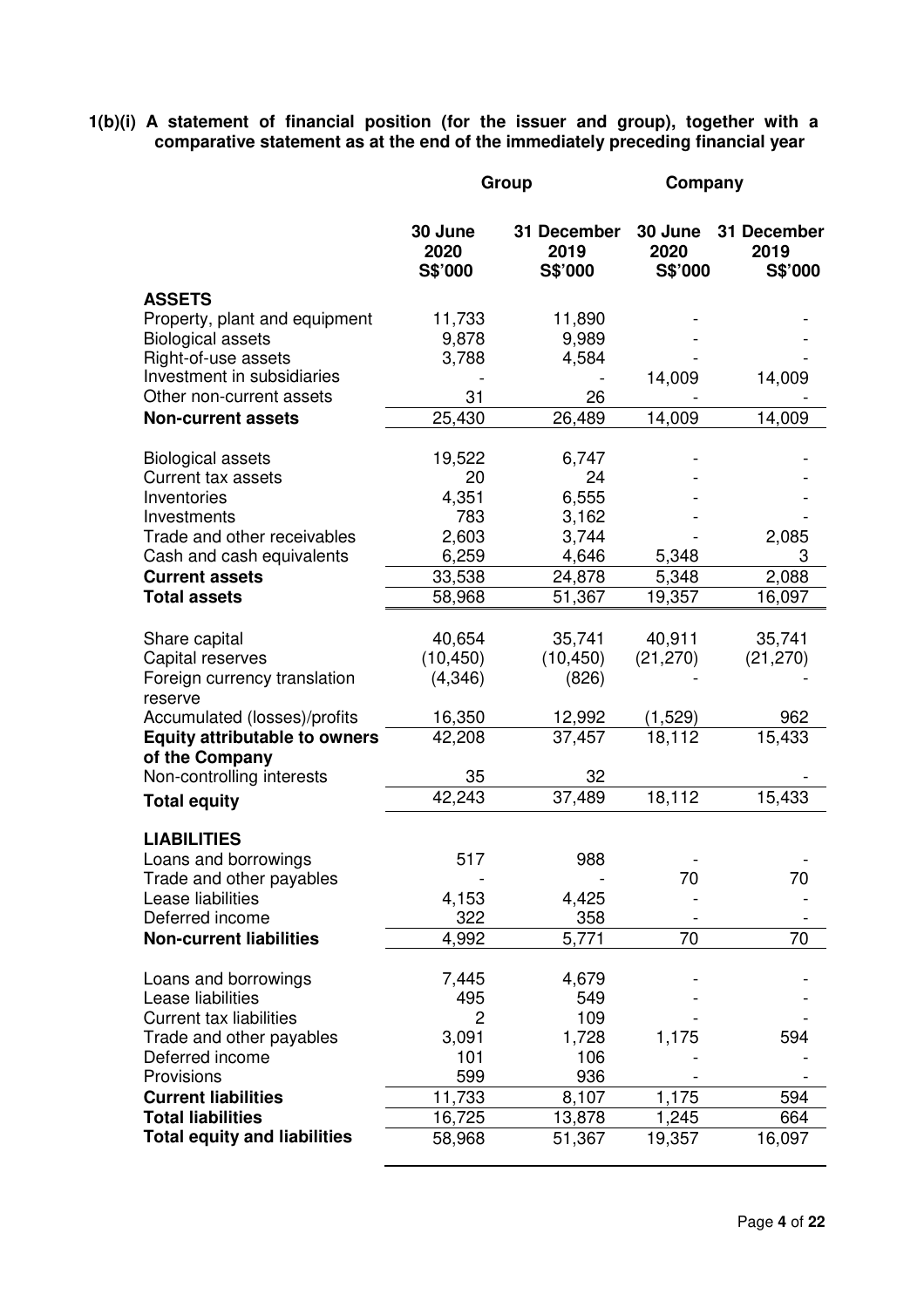# **1(b)(ii) Aggregate amount of group's borrowings and debt securities**

# **Amount repayable in one year or less, or on demand**

|                    | As at 30 June 2020   |                    | As at 31 December 2019 |
|--------------------|----------------------|--------------------|------------------------|
| Secured<br>S\$'000 | Unsecured<br>S\$'000 | Secured<br>S\$'000 | Unsecured<br>S\$'000   |
| 7.445              | 495                  | 4,677              | 551                    |

## **Amount repayable after one year**

|                    | As at 30 June 2020   |                    | As at 31 December 2019 |
|--------------------|----------------------|--------------------|------------------------|
| Secured<br>S\$'000 | Unsecured<br>S\$'000 | Secured<br>S\$'000 | Unsecured<br>S\$'000   |
| 513                | 4,157                | 984                | 4,429                  |

## **Details of any collateral**

The Group's bank loans are secured by (i) charges over fixed deposits and accounts maintained with banks; (ii) corporate guarantees given by subsidiary Tetra Joint-Stock Company ("JSC"); (iii) pledge of property, plant and equipment; and (iv) personal guarantees from the Chief Executive Officer and Executive Director.

Secured borrowings consist of bank loans. Unsecured borrowings comprise loans from third parties and lease liabilities.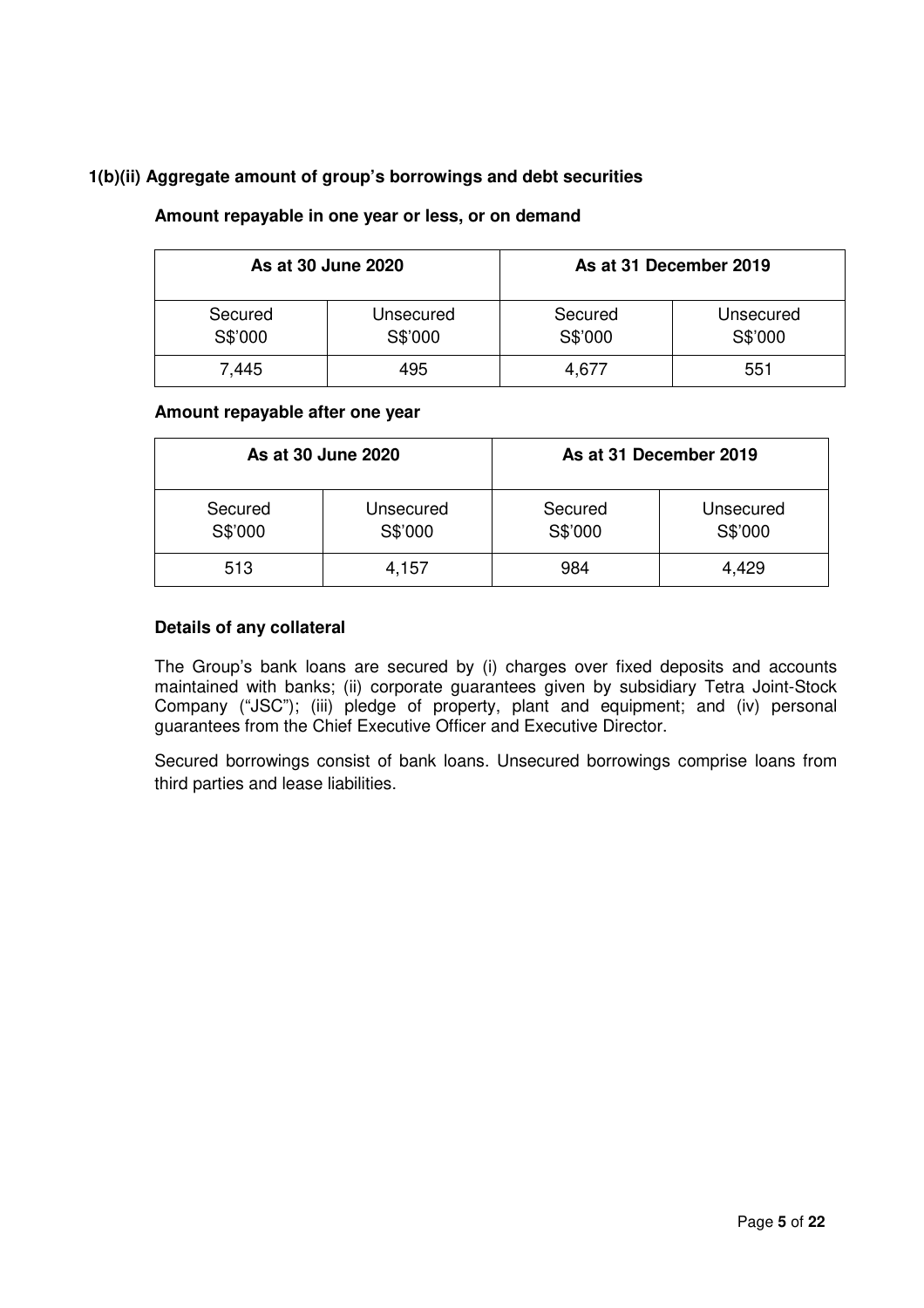## **1(c) A statement of cash flows (for the group), together with a comparative statement for the corresponding period of the immediately preceding financial year.**

# **Consolidated Statement of Cash Flows**

|                                                                                   | Group<br>For the Half Year Ended<br>30 June 2020 30 June 2019 |          |
|-----------------------------------------------------------------------------------|---------------------------------------------------------------|----------|
|                                                                                   | <b>S\$'000</b>                                                | S\$'000  |
| Cash flows from operating activities                                              |                                                               |          |
| Profit for the year                                                               | 4,401                                                         | 4,282    |
| Adjustments for:                                                                  |                                                               |          |
| Depreciation of property, plant and equipment and<br>right-of-use assets          | 1,052                                                         | 1,114    |
| Gain on disposal of property, plant and equipment                                 | (2)                                                           | (635)    |
| Finance costs                                                                     | 358                                                           | 444      |
| Finance income                                                                    | (211)                                                         | (63)     |
| Tax expense                                                                       | 20                                                            | 124      |
| Gain from change in fair value of biological assets and<br>agricultural produce   | (5, 470)                                                      | (3,226)  |
| Revaluation of sold biological assets recognised in<br>cost of sales              | 223                                                           | 2,576    |
| Impairment loss on trade and other receivables and<br>short-term investments made |                                                               | (7)      |
| Impairment loss on inventories relating to agricultural<br>produce                | (49)                                                          | (30)     |
| Impairment loss on other inventories (reversed)/made                              | 33                                                            | 108      |
|                                                                                   | 355                                                           | 4,687    |
| Changes in:                                                                       |                                                               |          |
| Trade and other receivables                                                       | (137)                                                         | (674)    |
| Inventories                                                                       | 1,391                                                         | 4,740    |
| <b>Biological assets</b>                                                          | (9,004)                                                       | (9, 248) |
| Trade and other payables and provisions                                           | 838                                                           | 1,349    |
| Deferred income                                                                   | 3                                                             | (55)     |
| Cash from operations                                                              | (6, 554)                                                      | 799      |
| Tax paid                                                                          | (116)                                                         | (81)     |
| Net cash used in operating activities                                             | (6,670)                                                       | 718      |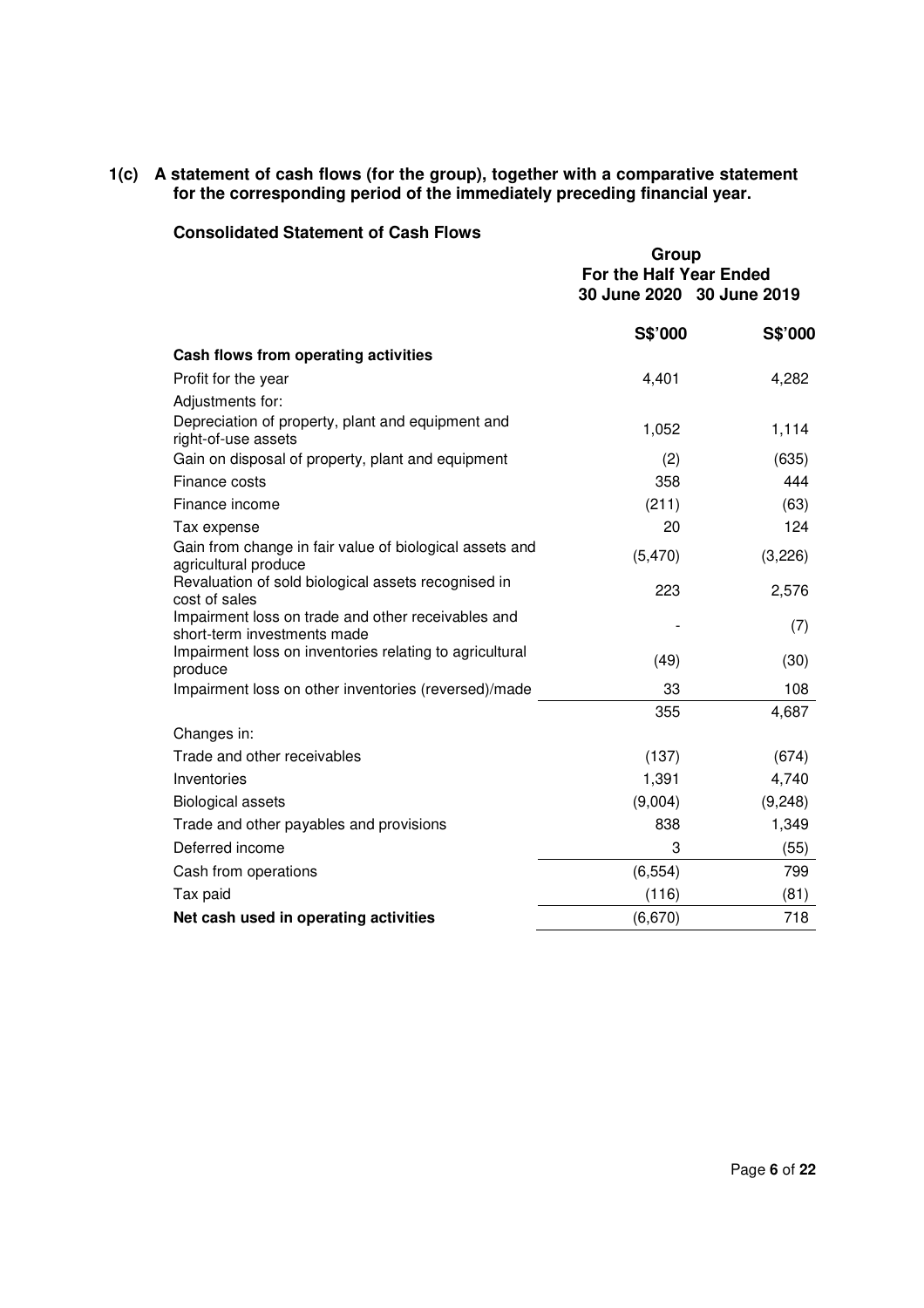|                                                         | Group                                                |         |  |
|---------------------------------------------------------|------------------------------------------------------|---------|--|
|                                                         | For the Half Year Ended<br>30 June 2020 30 June 2019 |         |  |
|                                                         | S\$'000                                              | S\$'000 |  |
| <b>Investing activities</b>                             |                                                      |         |  |
| Purchase of property, plant and equipment               | (1, 462)                                             | (786)   |  |
| Proceeds from sale of property, plant and equipment     | 2                                                    | 17      |  |
| Deposits returned                                       | 2,900                                                |         |  |
| Deposits placed                                         | (795)                                                | (375)   |  |
| Interest received                                       | 205                                                  | 63      |  |
| Net cash generated from investing activities            | 850                                                  | (1,081) |  |
|                                                         |                                                      |         |  |
| Cash flows from financing activities                    |                                                      |         |  |
| Proceeds from borrowings                                | 4,672                                                | 2,913   |  |
| Repayment of borrowings                                 | (1,791)                                              | (1,948) |  |
| Proceeds from placement shares issued                   | 5,060                                                |         |  |
| Repayment of lease liabilities                          |                                                      | (43)    |  |
| Interest paid                                           | (110)                                                | (136)   |  |
| Net cash generated from financing activities            | 7,831                                                | 786     |  |
|                                                         |                                                      |         |  |
| Net increase/(decrease) in cash and cash<br>equivalents | 2,011                                                | 423     |  |
| Cash and cash equivalents at 1 January                  | 4,646                                                | 1,263   |  |
| Effect of exchange rate fluctuations on cash held       | (398)                                                | 123     |  |
| Cash and cash equivalents at 31 December                | 6,259                                                | 1,809   |  |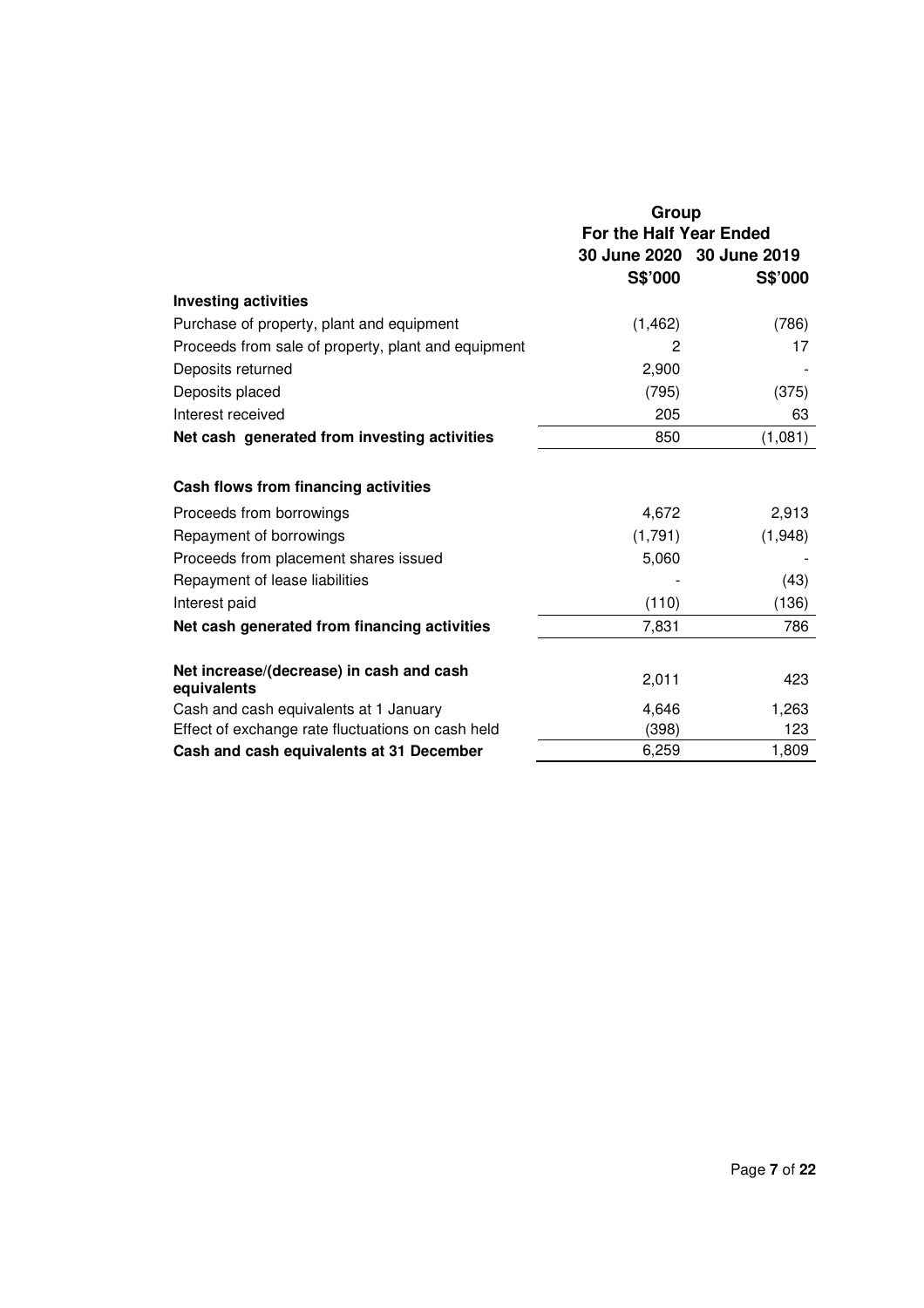**1(d)(i) A statement (for the issuer and group) showing either (i) all changes in equity or (ii) changes in equity other than those arising from capitalisation issues and distributions to shareholders, together with a comparative statement for the corresponding period of the immediately preceding financial year** 

| <b>Statement of Changes in Equity</b>                                  | Share<br>Capital | Capital<br>reserves | Foreign<br>Currency      | <b>Accumulated</b><br>profits | <b>Total</b> | Non-<br>Controlling          | Total<br>equity   |
|------------------------------------------------------------------------|------------------|---------------------|--------------------------|-------------------------------|--------------|------------------------------|-------------------|
| Group                                                                  |                  |                     | translation<br>reserve   |                               |              | <b>Interests</b>             |                   |
| At 1 January 2020                                                      | S\$'000          | S\$'000             | S\$'000                  | S\$'000<br>12,992             | S\$'000      | S\$'000<br>32                | S\$'000<br>37,489 |
| <b>Total comprehensive income</b>                                      | 35,741           | (10, 450)           | (826)                    |                               | 37,457       |                              |                   |
| for the year<br>Profit for the period                                  |                  |                     |                          | 4,398                         | 4,398        | 3                            | 4,401             |
| Other comprehensive income                                             |                  |                     |                          |                               |              |                              |                   |
| Foreign currency translation<br>differences                            |                  |                     | (3,520)                  |                               | (3,520)      |                              | (3,520)           |
| <b>Total comprehensive income</b><br>for the period                    |                  |                     | (3,520)                  | 4,398                         | 878          | 3                            | 881               |
| Transaction with owners,<br>recognised directly in equity              |                  |                     |                          |                               |              |                              |                   |
| <b>Dividends</b>                                                       |                  |                     |                          | (1,040)                       | (1,040)      |                              | (1,040)           |
| Shares issued of PPCF                                                  | 500              |                     |                          |                               | 500          |                              | 500               |
| Placement shares issued                                                | 5,060            |                     |                          |                               | 5.060        |                              | 5,060             |
| Offset of listing expenses                                             | (647)            |                     |                          |                               | (647)        |                              | (647)             |
| Total transactions with owners                                         | 4,913            |                     |                          | (1,040)                       | 3,873        |                              | 3,873             |
| <b>Total transactions with owners</b>                                  | 4,913            | $\overline{a}$      | $\overline{\phantom{a}}$ | (1,040)                       | 3,873        |                              | 3.873             |
| Balance as at 30 June 2020                                             | 40,654           | (10, 450)           | $(4,346)$ -              | 16,350                        | 42,208       | 35                           | 42,243            |
| Group                                                                  |                  |                     |                          |                               |              |                              |                   |
| At 1 January 2019                                                      | 14,007           | 11,024              | (3,989)                  | 8,384                         | 29,426       | 18                           | 29,444            |
| <b>Total comprehensive income</b><br>for the year                      |                  |                     |                          |                               |              |                              |                   |
| Profit for the period                                                  |                  |                     |                          | 4,259                         | 4,259        | 23                           | 4,282             |
| Other comprehensive income                                             |                  |                     |                          |                               |              |                              |                   |
| Foreign currency translation<br>differences                            |                  |                     | 2,703                    |                               | 2,703        |                              | 2,703             |
| <b>Total comprehensive income</b><br>for the period                    |                  |                     | 2,703                    | 4,259                         | 6,962        | 23                           | 6,985             |
| Transaction with owners,<br>recognised directly in equity<br>Dividends |                  |                     |                          | (594)                         | (594)        |                              | (594)             |
| Total transactions with owners                                         |                  | (53)                |                          |                               | (53)         |                              | (53)              |
| <b>Total transaction with owners</b>                                   |                  | (53)                |                          | (594)                         | (647)        | $\qquad \qquad \blacksquare$ | (647)             |
| At 30 June 2019                                                        | 14,007           | 10,971              | (1, 286)                 | 12,049                        | 35,741       | 41                           | 35,782            |

Page **8** of **22**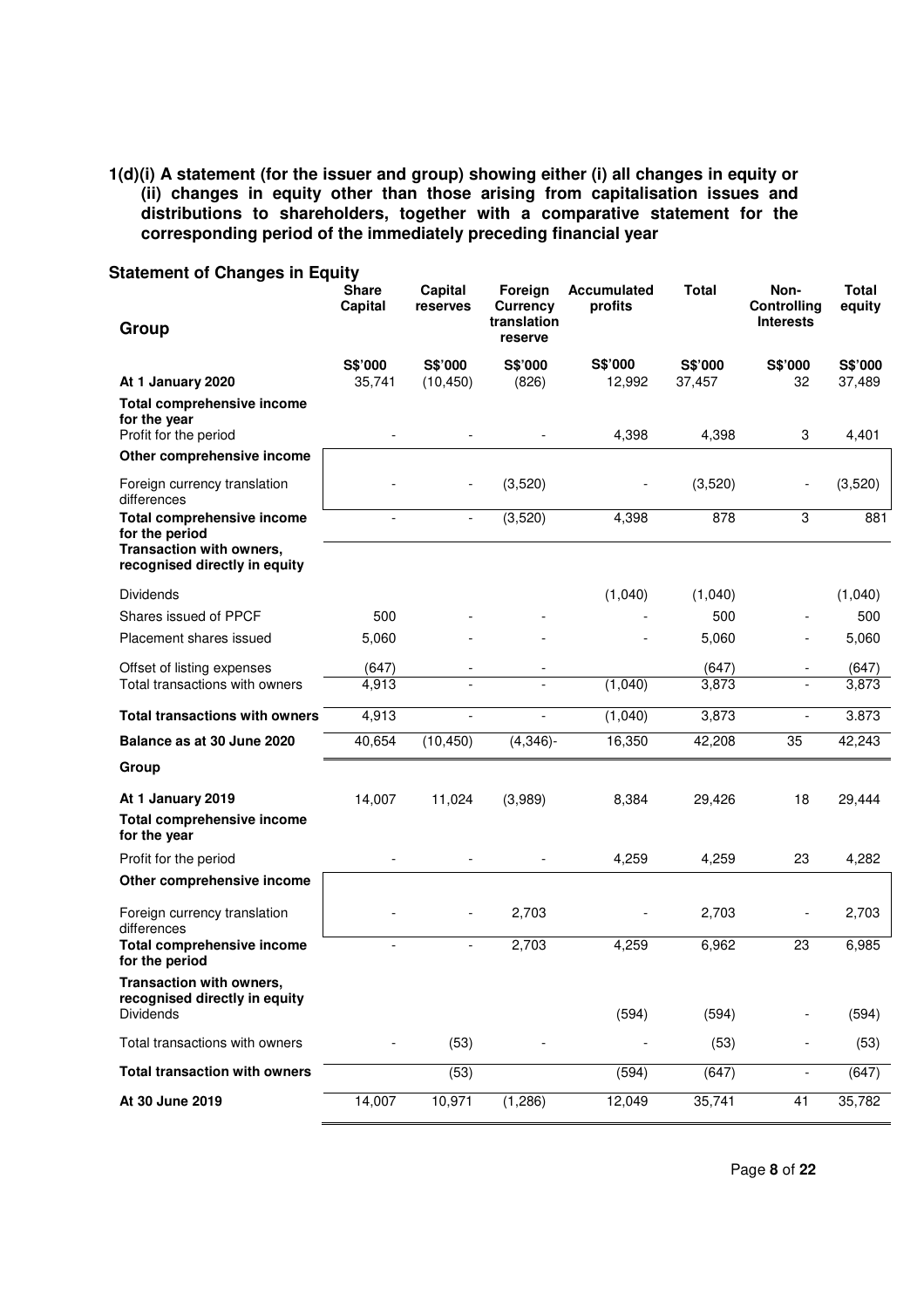## **Statement of Changes in Equity**

| Company                                                   | <b>Share</b><br><b>Capital</b> | Capital<br>reserve        | <b>Retained</b><br>earnings | <b>Total equity</b> |
|-----------------------------------------------------------|--------------------------------|---------------------------|-----------------------------|---------------------|
|                                                           | S\$'000                        | S\$'000                   | S\$'000                     | S\$'000             |
| As at 1 January 2020                                      | 35,741                         | (21, 270)                 | 962                         | 15,433              |
| Loss for the period                                       |                                |                           | (1, 451)                    | (1, 451)            |
| Transaction with owners, recognised<br>directly in equity |                                |                           |                             |                     |
| <b>Dividends</b>                                          |                                |                           | (1,040)                     | (1,040)             |
| Shares issued to PPCF                                     | 500                            |                           |                             | 500                 |
| Placement shares issued                                   | 5,060                          |                           |                             | 5,060               |
| Offset of listing expenses                                | (390)                          |                           |                             | (390)               |
| As at 30 June 2020                                        | 40,911                         | (21, 270)                 | (1,529)                     | 18,112              |
| Company                                                   | <b>Share</b><br>Capital        | <b>Capital</b><br>reserve | <b>Retained</b><br>earnings | <b>Total equity</b> |
|                                                           | S\$'000                        | S\$'000                   | S\$'000                     | S\$'000             |
| As at 1 January 2019                                      | $\overline{\phantom{a}}^*$     | 150                       | (149)                       |                     |
| Loss for the period                                       |                                |                           | (3)                         | (3)                 |
| Transaction with owners, recognised<br>directly in equity |                                |                           |                             |                     |
| Balance as at 30 June 2019                                | $\mathbf{r}^*$                 | 150                       | (152)                       | (2)                 |

*Notes:* 

 *\* Less than \$1,000* 

**1(d)(ii) Details of any changes in the company's share capital arising from rights issue, bonus issue, subdivision, consolidation, share buy-backs, exercise of share options or warrants, conversion of other issues of equity securities, issue of shares for cash or as consideration for acquisition or for any other purpose since the end of the previous period reported on. State the number of shares that may be issued on conversion of all the outstanding convertibles, if any, against the total number of issued shares excluding treasury shares and subsidiary holdings of the issuer, as at the end of the current financial period reported on and as at the end of the corresponding period of the immediately preceding financial year. State also the number of shares held as treasury shares and the number of subsidiary holdings, if any, and the percentage of the aggregate number of treasury shares and subsidiary holdings held against the total number of shares outstanding in a class that is listed as at the end of the current financial period reported on and as at the end of the corresponding period of the immediately preceding financial year.**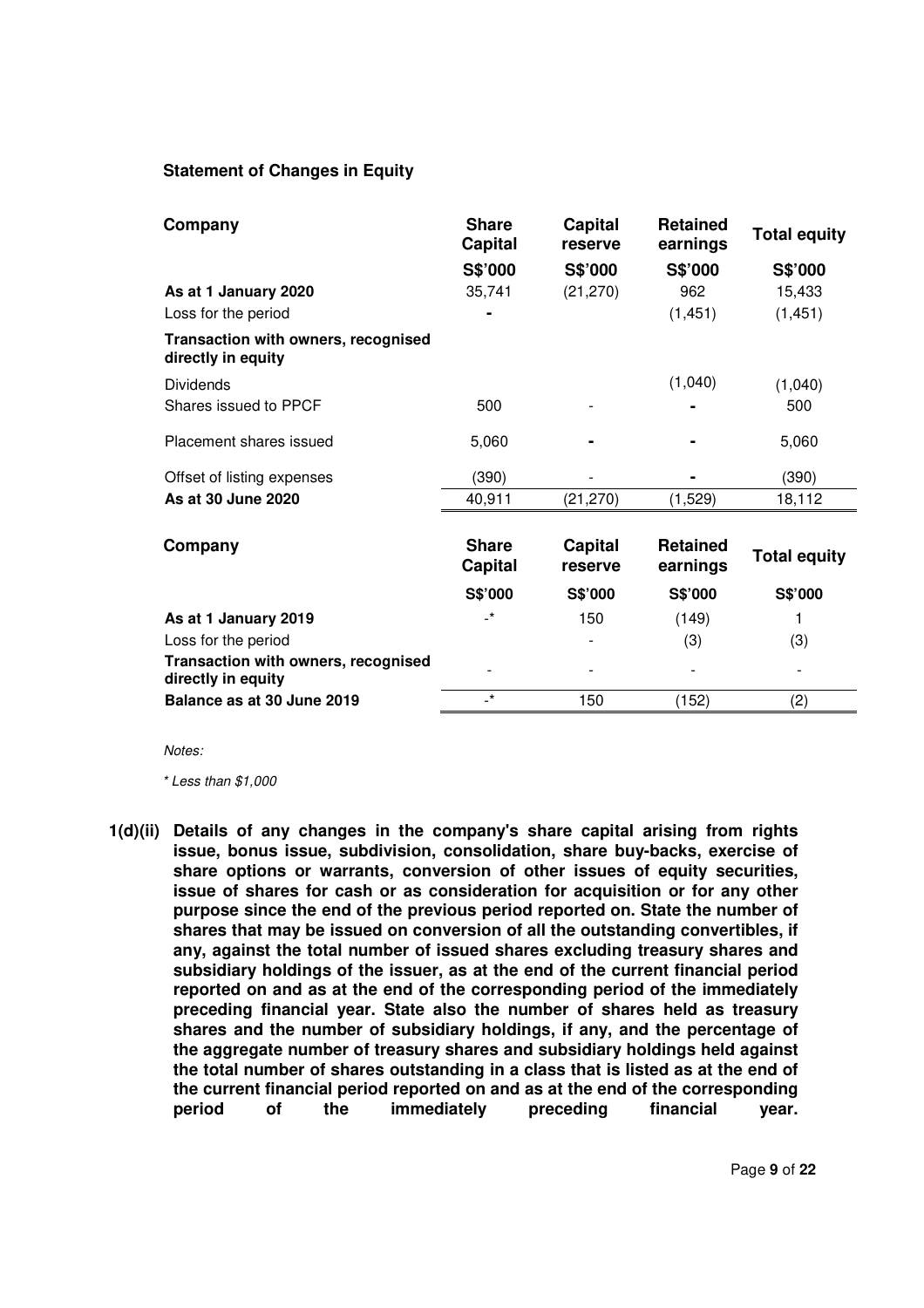# **Share Capital – Ordinary Shares**

|                                                             | <b>Number of shares</b> | <b>Issued and paid-up</b><br><b>Share Capital</b><br>(S\$) |
|-------------------------------------------------------------|-------------------------|------------------------------------------------------------|
| <b>Balance at 01.01.2020</b>                                | 125,000.000             | 35,741,100                                                 |
| Issue of PPCF Shares <sup>(1)</sup>                         | 2,272,700               | 500,000                                                    |
| <b>Placement Shares issued</b><br>pursuant to the Placement | 23,000,000              | $4,413,000^{(2)}$                                          |
| <b>Balance at 30.06.2020</b>                                | 150,272,700             | 40,654,100                                                 |

*Notes:* 

- (1) *Shares to PPCF were issued as part of the management fee as Sponsor and Issue Manager pursuant to the Management Agreement dated 6 February 2020.*
- (2) *Listing expenses incurred pursuant to the IPO amounted to approximately S\$4.4 million, of which S\$0.7 million has been capitalised against share capital in accordance with the SFRS(I) while the remaining approximate amount of S\$3.7 million has been included in our Group's statements of profit or loss and other comprehensive income.*

The Company did not have any outstanding options, convertibles or treasury shares, and there were no subsidiary holdings as at 30 June 2020 and 30 June 2019. The Company was incorporated on 16 October 2018.

The issuance and allotment of PPCF Shares (2,272,700) and the placement shares (23,000,000) occurred on 6 February 2020 and 12 February 2020 respectively.

## **1(d)(iii) To show the total number of issued shares excluding treasury shares as at the end of the current financial period and as at the end of the immediately preceding year**

|                               | As at 30 June 2020 | As at 31 December 2019 |  |  |
|-------------------------------|--------------------|------------------------|--|--|
| Total number of issued shares | 150,272,700        | 125,000,000            |  |  |

The Company did not have any treasury shares as at 31 December 2019 and 30 June 2020.

**1(d)(iv) A statement showing all sales, transfers, cancellation and/or use of treasury shares as at the end of the current financial period reported on.** 

Not applicable. The Company did not have any treasury shares during and as at the end of the current financial year reported on.

**1(d)(v) A statement showing all sales, transfers, cancellation and/or use of subsidiary holdings as at the end of the current financial period reported on.**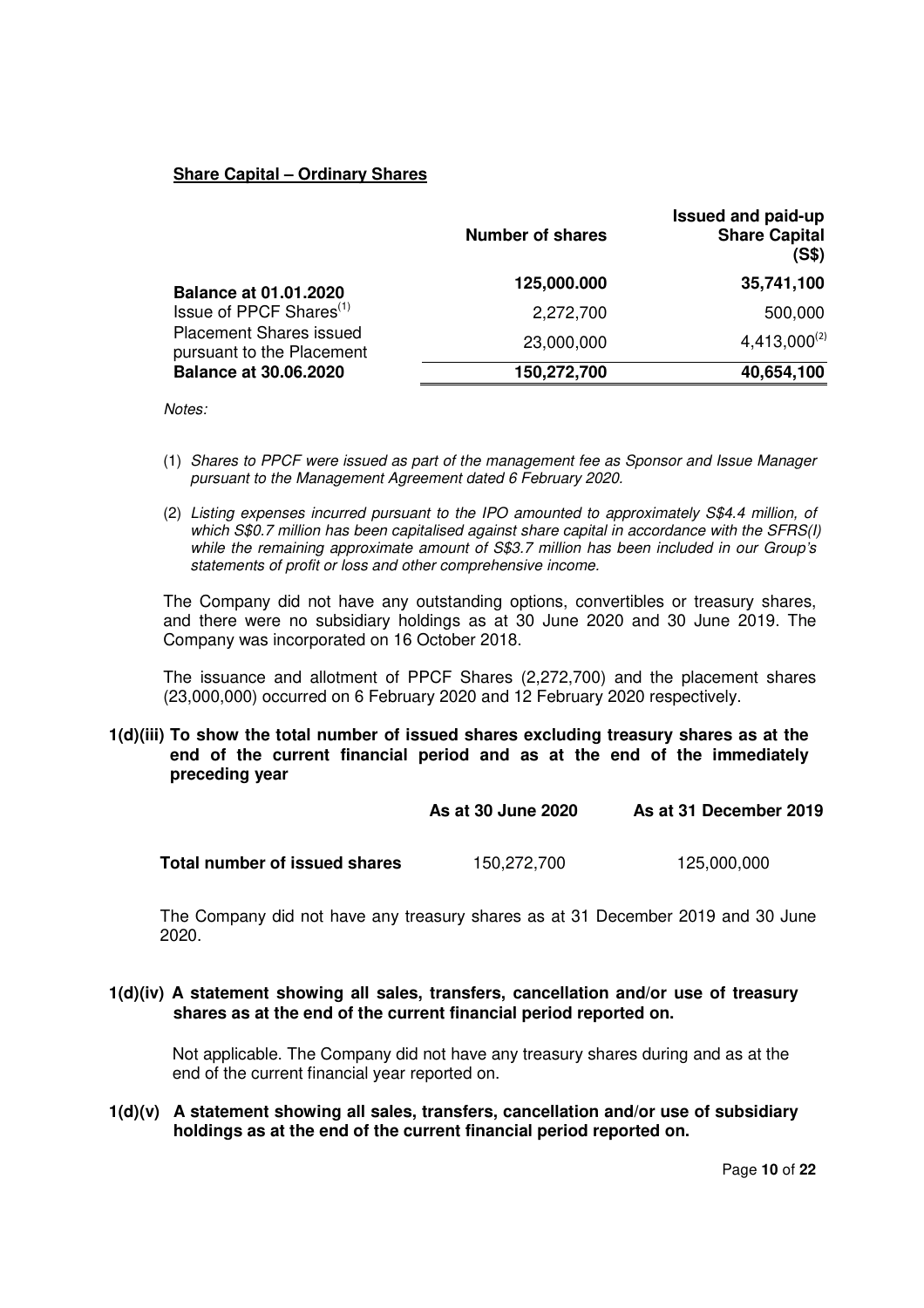Not applicable. There were no subsidiary holdings during and as at the end of the current financial year reported on.

**2. Whether the figures have been audited or reviewed, and in accordance with which auditing standard or practice** 

The figures have not been audited or reviewed by the Company's auditors.

**3. Where the figures have been audited or reviewed, the auditors' report (including any modifications or emphasis of a matter)** 

Not applicable.

**3A. Where the latest financial statements are subject to an adverse opinion, qualified opinion or disclaimer of opinion:-** 

**(a) Updates on the efforts taken to resolve each outstanding audit issue.** 

**(b) Confirmation from the Board that the impact of all outstanding audit issues on the financial statements have been adequately disclosed.** 

**This is not required for any audit issue that is a material uncertainty relating to going concern.** 

Not applicable, as the Group's latest financial statements were not subject to an adverse opinion, qualified opinion or disclaimer of opinion.

## **4. Whether the same accounting policies and methods of computation as in the issuer's most recently audited annual financial statements have been applied**

The Group has adopted the same accounting policies and methods of computation as those in the audited combined financial statements for the financial year ended 31 December 2019.

## **5. If there are any changes in the accounting policies and methods of computation, including any required by an accounting standard, what has changed, as well as the reasons for, and the effect of, the change**

There was no change in the accounting policies and methods of computation for the current financial period reported on.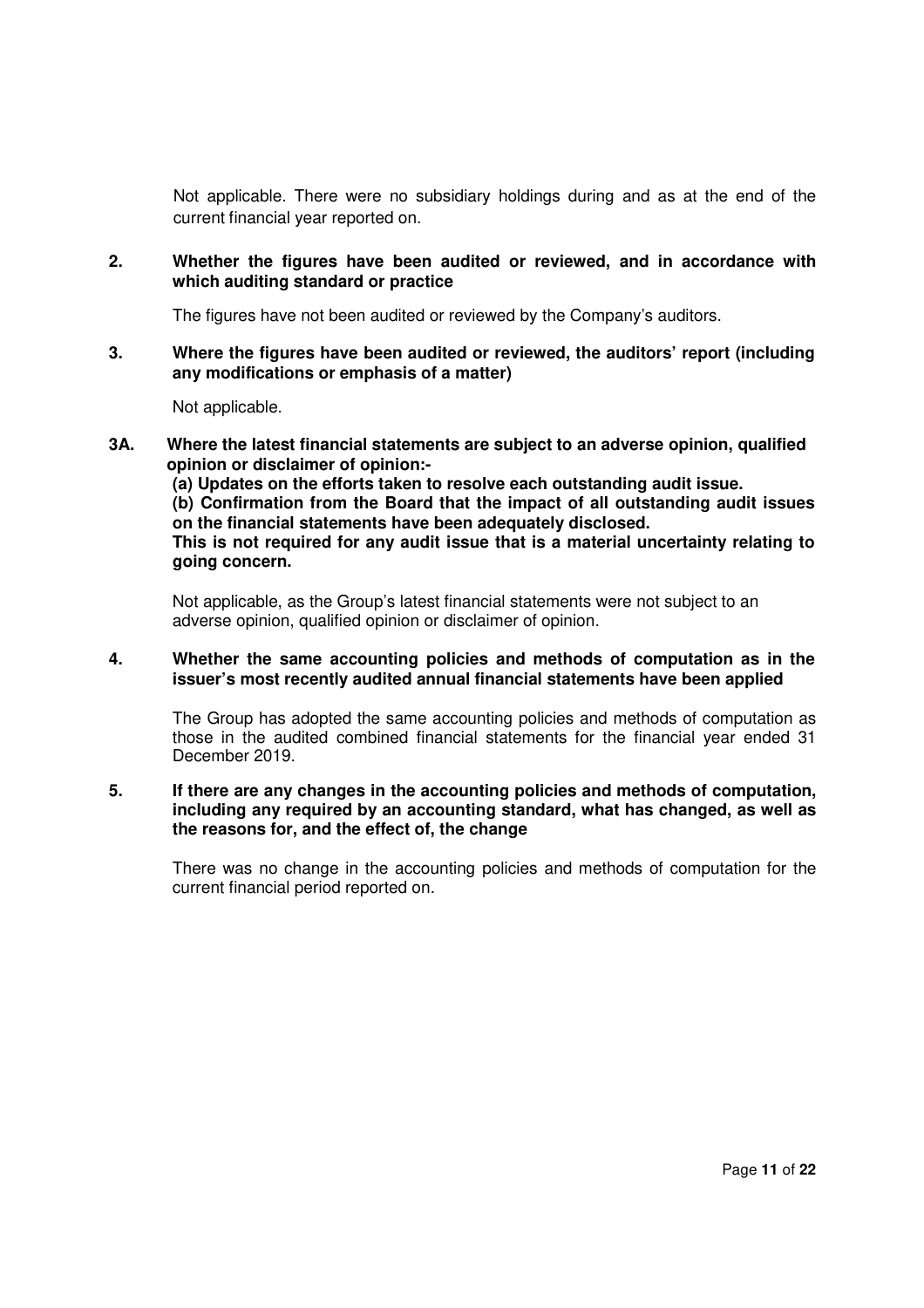**6. Earnings per ordinary share of the group for the current period reported on and the corresponding period of the immediately preceding financial year, after deducting any provision for preference dividends** 

|                                                                 | Group                   |                           |  |  |
|-----------------------------------------------------------------|-------------------------|---------------------------|--|--|
|                                                                 | For the Half Year Ended |                           |  |  |
| Earnings per share ("EPS")                                      |                         | 30 June 2020 30 June 2019 |  |  |
| Profit attributable to shareholders of the Company<br>(S\$'000) | 4,398                   | 4,259                     |  |  |
| Weighted average number of shares                               | 145,198,780             | $125,000,000^{(1)}$       |  |  |
| Basic and fully diluted EPS <sup>(2)</sup> (cents)              | 3.03                    | 3.41                      |  |  |

*Notes:-* 

- *(1) The weighted average number of shares as at 30 June 2019 includes the estimated shares issued to effect the acquisition of interests in common control entities pursuant to the Group's Restructuring Exercise (as defined in the Company's Offer Document) on the basis the transfer had taken effect as at 1 January 2016, or the dates of incorporation/establishments of subsidiaries under common control, if later.*
- *(2) The fully diluted EPS of the Group for the full year ended 30 June 2020 and 2019 is the same as the basic EPS because there were no potentially dilutive ordinary shares in issue during and as at the end of the respective financial periods.*
- **7. Net asset value (for the issuer and group) per ordinary share based on the total number of issued shares excluding treasury shares of the issuer at the end of the:-** 
	- **(a) Current period reported on; and**
	- **(b) Immediately preceding financial year.**

|                                               | Group                 |                           | Company               |                           |
|-----------------------------------------------|-----------------------|---------------------------|-----------------------|---------------------------|
|                                               | As at 30 June<br>2020 | As at 31<br>December 2019 | As at 30 June<br>2020 | As at 31<br>December 2019 |
| Net asset value (S\$'000)                     | 42.208                | 37.457                    | 18,112                | 15.433                    |
| Number of ordinary shares in<br>issue         | 150,272,700           | 125,000,000               | 150,272,700           | 125,000,000               |
| Net asset value per ordinary<br>share (cents) | 28.09                 | 29.97                     | 12.05                 | 12.35                     |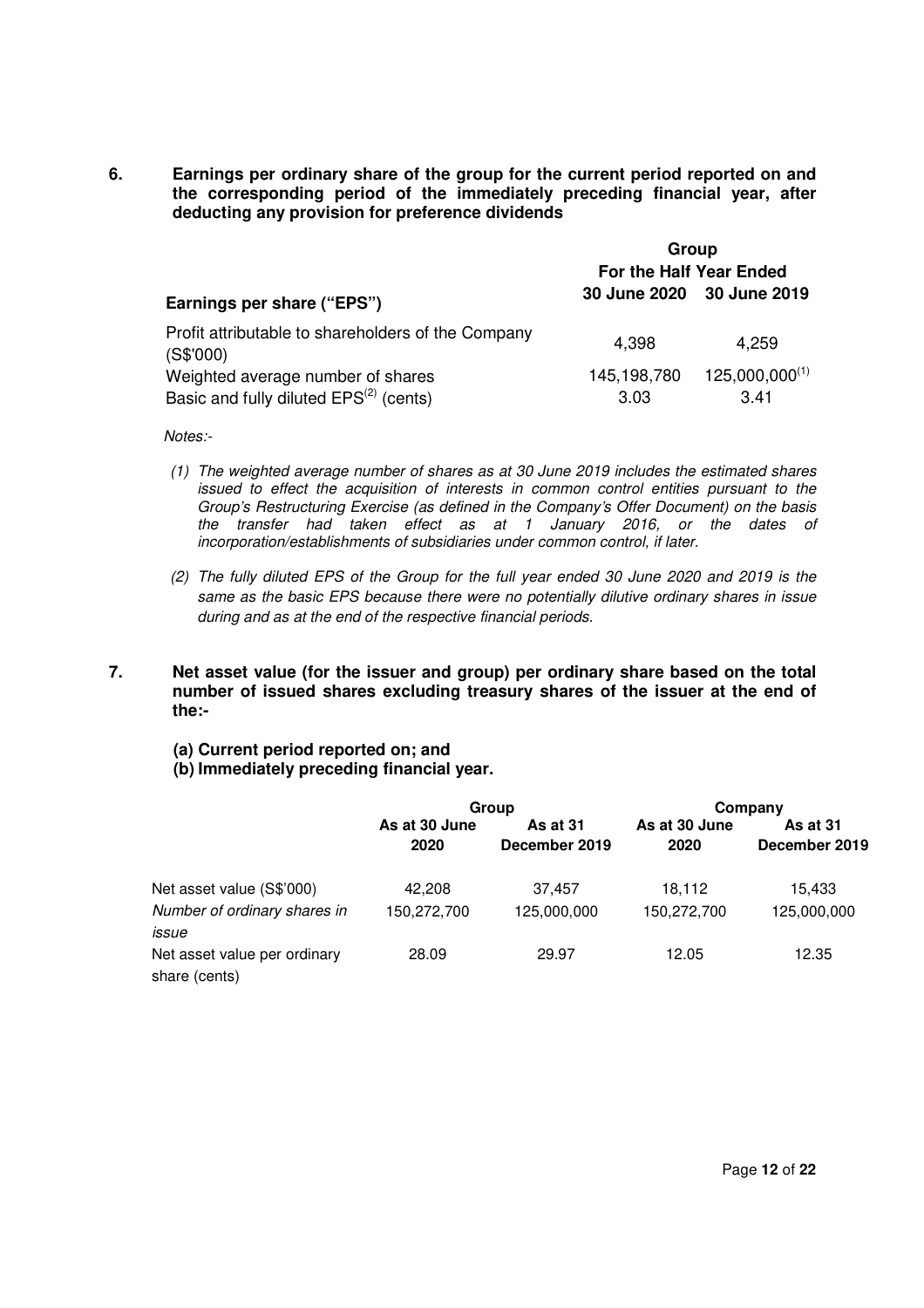- **8. A review of the performance of the group, to the extent necessary for a reasonable understanding of the group's business. The review must discuss:-** 
	- **(a) any significant factors that affected the turnover, costs, and earnings of the group for the current financial period reported on, including (where applicable) seasonal or cyclical factors; and**
	- **(b) any material factors that affected the cash flow, working capital, assets or liabilities of the group during the current financial period reported on**

## **Review for the performance of the Group for the Half year ended 30 June 2020 ("HY2020") as compared to the full year ended 31 December 2019 ("FY2019") and half year ended 30 June 2019 ("HY2019")**

#### (a) Consolidated Statement of Comprehensive Income

## **Revenue**

The revenue for HY2020 decreased by approximately S\$4.7 million or 40.6%, from approximately S\$11.6 million in HY2019 to approximately S\$6.9 million in HY2020. The decrease is mainly attributable to decrease in the revenue from sale of crop production of approximately S\$5.0 million mainly due to higher volume in sale of sunflower sold in HY 2019; which was partly offset by the increase in the revenue from sale of livestock and milk in HY2020 of approximately S\$0.3 million due to an increase in the milk yield per cow per day from 19.53 litres to 20.84 litres and slightly higher price of raw milk from 29.29 RUB/litre to S\$29.70 RUB/litre.

# **Cost of sales**

The cost of sales decreased by approximately S\$4.5 million or 46.6% from approximately S\$9.6 million in HY2019 to approximately S\$5.1 million in HY2020. The decrease in the cost of sales is mainly attributable to (i) a decrease in biological assets sold of approximately S\$3.5 million mainly due to an higher volume in sale of sunflower which had been harvested in FY2018 and sold in HY2019; (ii) a decrease in operating lease expenses of approximately S\$0.6 million mainly due to application of SFRS(I) 16 and (iii) operating expenses which as at 1 January 2019 have been capitalised in the inventory and recognised in the cost of sales in FY2019. Depreciation recognised in cost of sales increased from S\$0.4 million in HY2019 to S\$0.6 million in HY2020, due to additions of Property, plant and equipment in HY 2020.

# **Gain/(loss) from change in fair value of biological assets and agricultural produce**

The gain from change in fair value of biological assets and agricultural produce increased by approximately S\$2.2 million or 69.6% from a gain from change in fair value of approximately S\$3.2 million in HY2019 to a gain from change in fair value of approximately S\$5.4 million in HY2020. The increase is mainly attributable to (i) an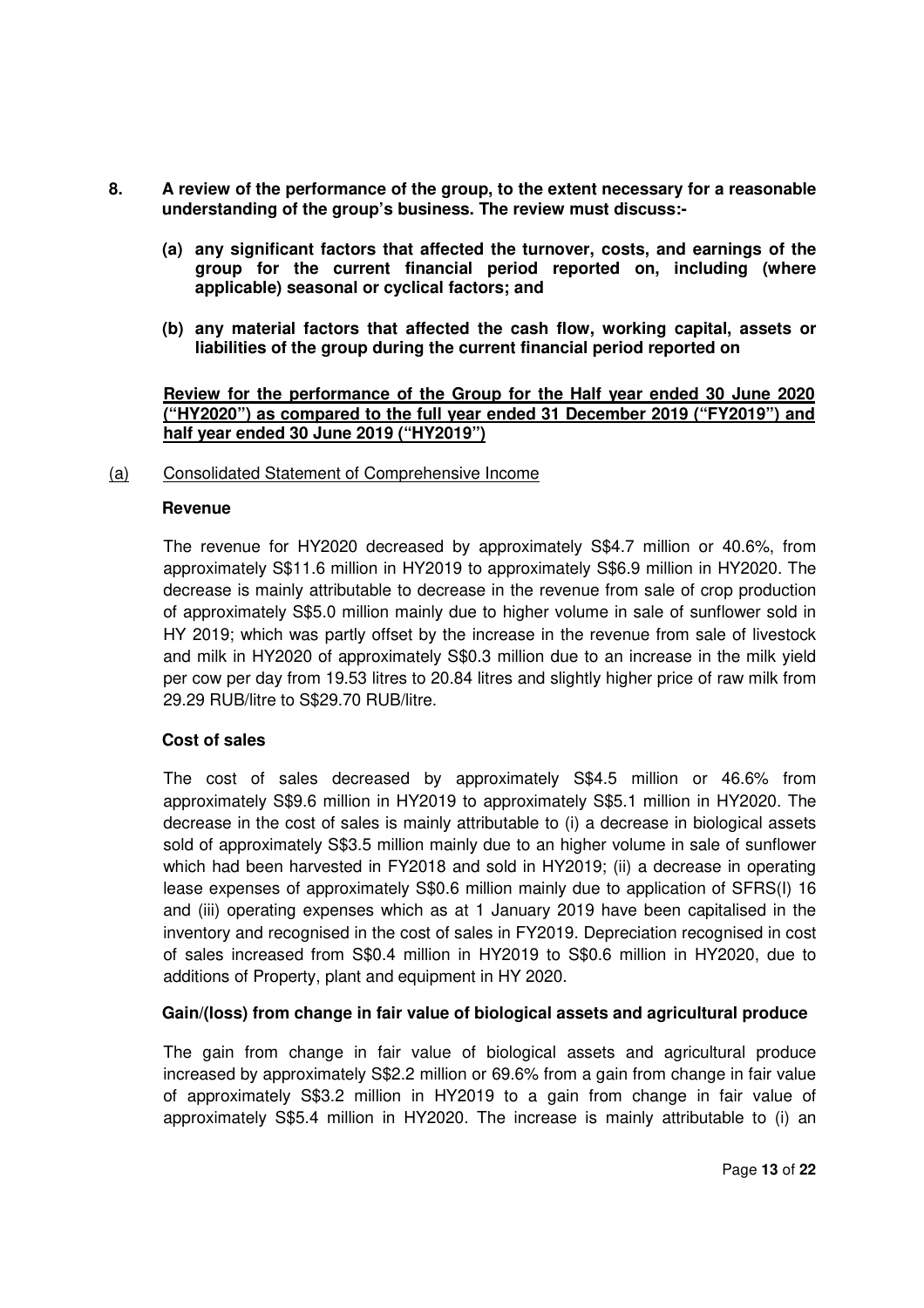increase in the gain from change in fair value of crops in HY2020 of approximately S\$1.8 million due to increase in the prices of agricultural produce in line with world economic trend; and (ii) a slight increase in the gain from change in fair value of livestock in HY2020 of approximately S\$0.4 million mainly due to an increase in the milk yield per cow per day from 19.53 litres to 20.84 litres and slightly higher price of raw milk from 29.29 RUB/litre to S\$29.70 RUB/litre.

# **Gross profit and gross profit margin**

|                         | HY2020 | HY2019 | Change $(\%)$ |
|-------------------------|--------|--------|---------------|
| Gross profit (S\$'000)  | 7,249  | 5.242  | 38.3          |
| Gross profit margin (%) | 104.8  | 45.0   |               |

The gross profit increased by approximately S\$2.0 million from approximately S\$5.2 million in HY2019 to approximately S\$7.2 million in HY2020. The increase is mainly attributable to an increase in the gain from change in fair value of biological assets and agricultural produce of approximately S\$2.2 million due to increase in prices of agricultural produce.

# **Administrative expenses**

Total administrative expenses increased by approximately S\$0.4 million or 38.8% from approximately S\$0.9 million in HY2019 to approximately S\$1.3 million in HY2020. The increase is mainly attributable to an increase in costs related to information, consulting and other professional services of approximately S\$0.4 million as a result of fees incurred for the audit of the Group's financial statements for FY2019, the preparation of the Company's annual report for FY2019, and the conducting of the Company's annual general meeting for FY2019.

# **Other operating expenses, net**

The other operating expenses, net increased by approximately S\$1.9 million or 376.1% from a net other operating income of approximately S\$0.5 million in HY2019 to a net operating expense of approximately S\$1.4 million in HY2020. This increase in operating expense is mainly attributable to (i) absence of the gain in the disposal of a land plot and compensation by the Russian Railways in accordance with Court decision of approximately S\$0.6 million in HY2019 (please refer to page 220 to 221 of the Company's Offer Document for further details); (ii) increase in listing expenses of approximately S\$0.9 million due to professional fees of Sponsor and other professionals and (iii) the recognition of tax reserve in HY2020 after onsite audit in Don Agro LLC for assessment period 2016-2017 of approximately S\$0.1 million.

# **Finance income**

The finance income increased by approximately S\$0.1 million or 234.9% from approximately S\$0.1 million in HY2019 to approximately S\$0.2 million in HY2020. The increase is due to gain from foreign currency exchange differences of bank account in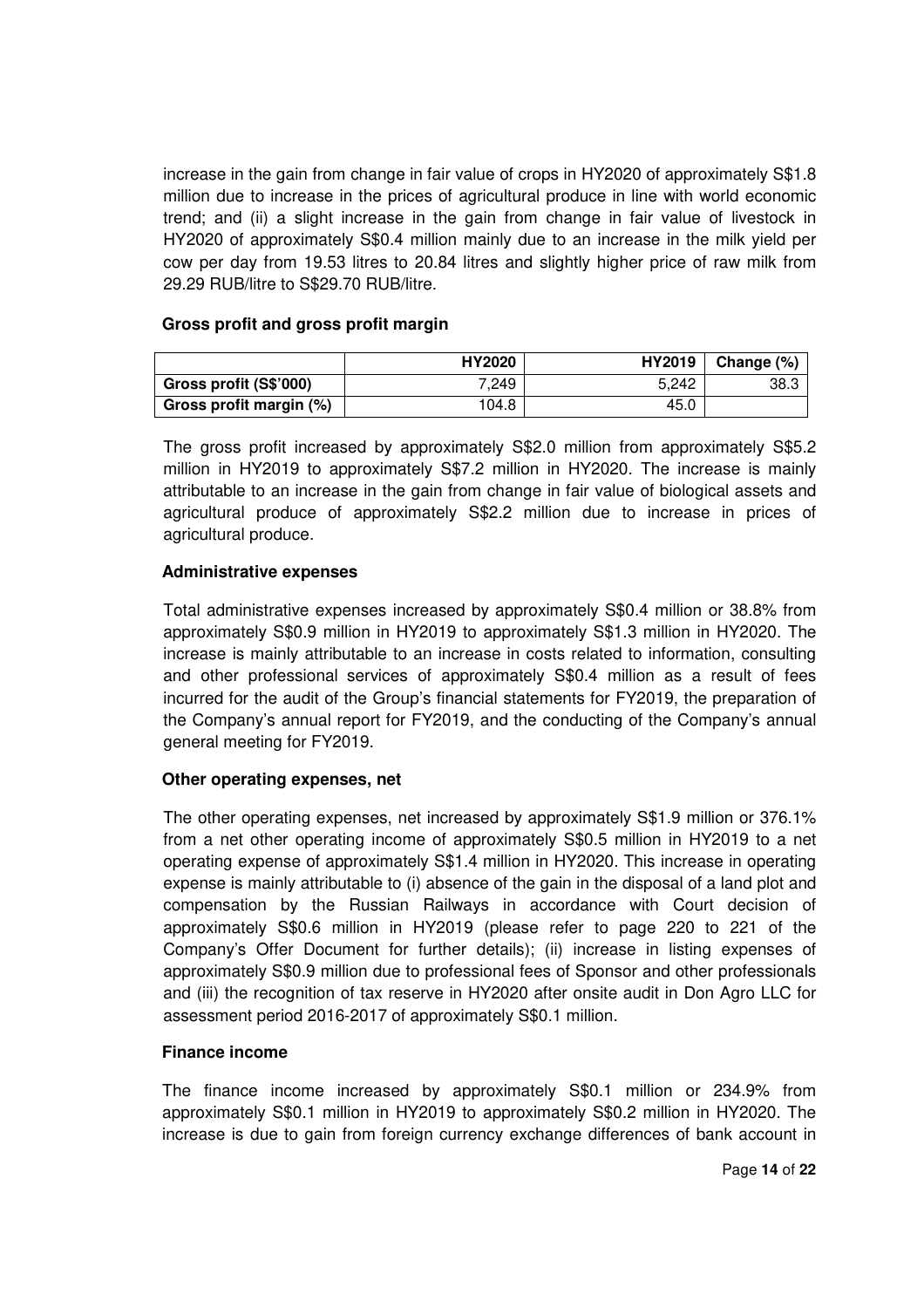US dollar.

## **Tax expense**

Tax expenses decreased by approximately S\$0.1 million or 83.9% from approximately S\$0.1 million in HY2019 to approximately S\$20,000 in HY2020. Our effective income tax rate in HY2019 was approximately 2.8% and approximately 0.5% in HY2020. The decrease in income tax rate was due mainly to higher share of the Group's profits being generated from qualifying agriculture production which are not taxed.

# (b) Consolidated Statement of Financial Position

## **Non-current assets**

# **Property, plant and equipment**

PPE has not changed significantly in HY2020 due to the Group's acquisitions of agricultural equipment, motor vehicles, computers, construction of warehouses, and land plots from land owners, of approximately S\$1.4 million, being offset by (i) depreciation of approximately S\$0.7 million; and (ii) loss on movements in exchange rate amounting to approximately S\$0.7 million.

## **Right-of-use assets**

Right-of-use assets decreased by approximately S\$0.8 million or 17.4% from approximately S\$4.6 million as at 31 December 2019 to approximately S\$3.8 million as at 30 June 2020. The decrease was mainly due to depreciation of right-of-use assets.

# **Current assets**

# **Biological assets**

Current biological assets comprised mainly unharvested crops. Current biological assets increased by approximately S\$12.8 million in HY2020, mainly due to increase in fair value of our crops as a result of higher prices for agricultural produce in line with world economic trend.

#### **Inventories**

Group's inventories decreased by approximately S\$2.2 million or 33.8% from approximately S\$6.5 million as at 31 December 2019 to approximately S\$4.3 million as at 30 June 2020 as result of the sale of most of the Group's agricultural produce.

#### **Investments**

Short term investments represent bank deposits placed with tenures not exceeding 3 months. Investments decreased by approximately S\$2.3 million or 74.2% in HY2020,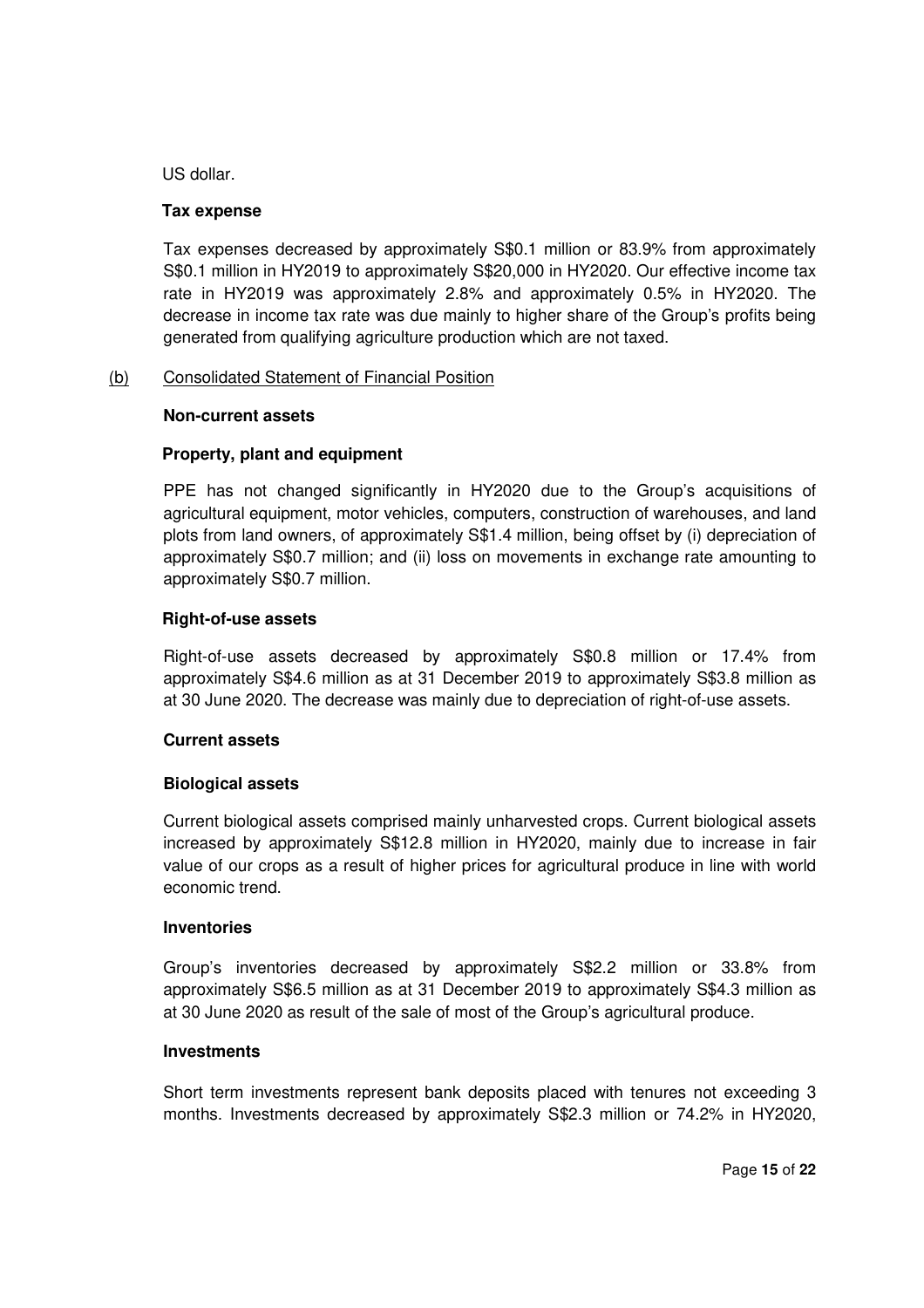compared to the balance outstanding as at 31 December 2019, due to the using of the short-term bank deposits for purposes of the Group's working capital.

# **Trade and other receivables**

Trade and other receivables comprised mainly trade receivables from external parties, advances paid to suppliers, tax receivable and prepaid listing expenses. Trade and other receivables decreased by approximately S\$1.1 million or 29.7% from approximately S\$3.7 million as at 31 December 2019 to approximately S\$2.6 million as at 30 June 2020. This was mainly due to (i) decrease in trade receivable from LLC AMILCO and LLC Grain Service which were paid in HY2020; (ii) decrease in advance for supplier, FosAgro-Don LLC as result of the purchase of the fertilisers for spring sowing in HY2020; and (iii) decrease in prepaid listing expenses as such expenses had been capitalised against share capital in accordance with the SFRS(I) in HY2020.

# **Cash and cash equivalents**

Cash and cash equivalents comprise petty cash, bank balances and short-term bank deposits. Cash and cash equivalents increased by approximately S\$1.6 million or 34.7% from approximately S\$4.6 million as at 31 December 2019 to approximately S\$6.2 million as at 30 June 2020.

Please refer the section entitled "Consolidated Statement of Cash Flow" below for further information.

# **Non-current liabilities and Current liabilities**

# **Loans and borrowings**

The borrowings mainly relate to the amount borrowed by our Group from banks and loans from third parties.

| S\$'000      | As at 30 June 2020 | As at 31 December<br>2019 | Change $(\%)$ |
|--------------|--------------------|---------------------------|---------------|
| Non-Current  | 517                | 988                       | (47.7)        |
| Current      | 7.445              | 4.679                     | 59.1          |
| <b>Total</b> | 7.962              | 5,667                     | 40.5          |

The Group's borrowings increased by approximately S\$2.3 million or 40.5% from approximately S\$5.7 million as at 31 December 2019 to approximately S\$8.0 million as at 30 June 2020. This is mainly attributable to an increase in new borrowings of approximately S\$4.7 million in HY2020 for acquisition of supplies and new agriculture equipment, for construction of the warehouses for the storage of the agricultural produce, and for working capital financing. This was partially offset by (i) the repayments of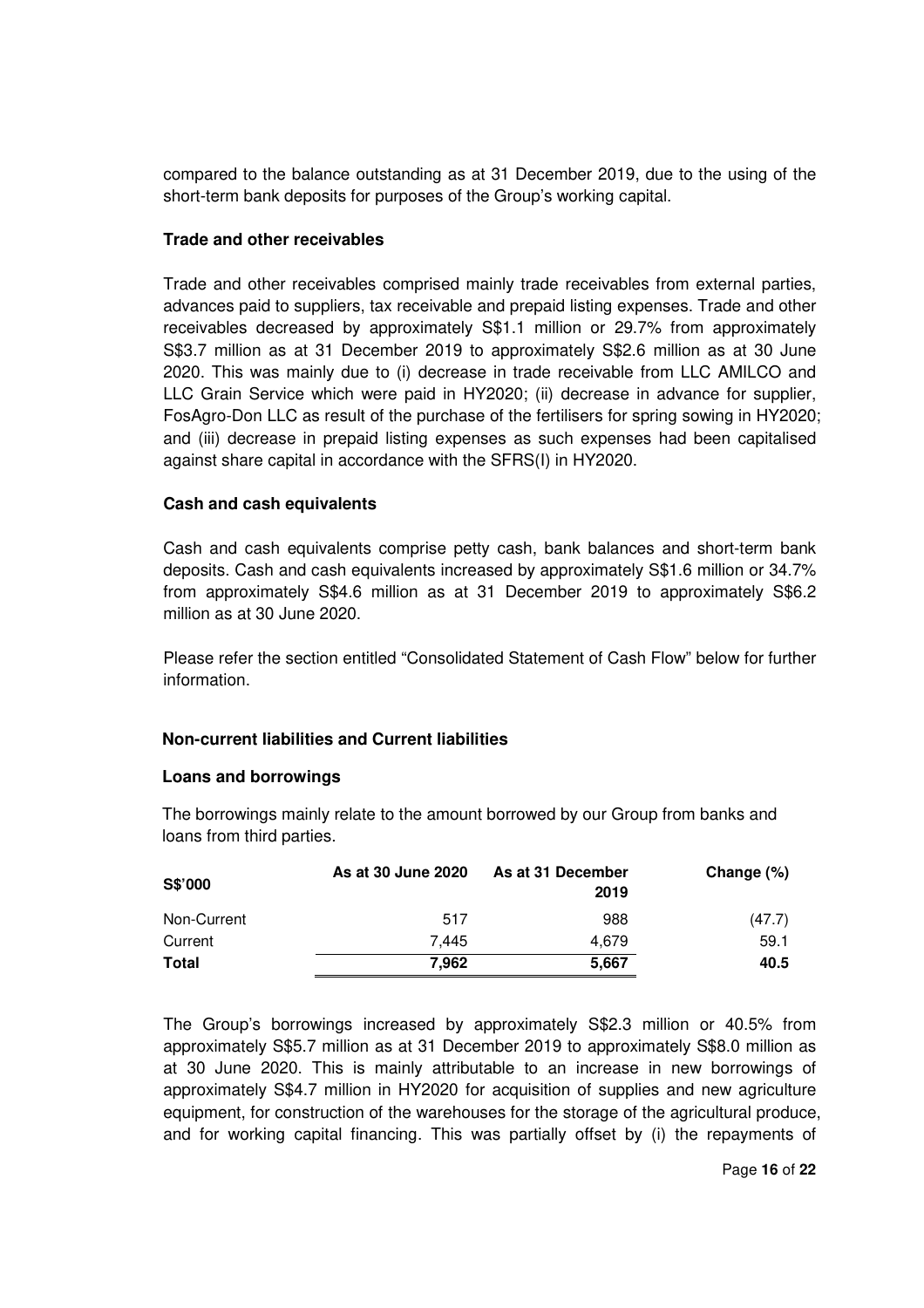approximately S\$1.8 million by the Group; and (ii) loss from effect of movements in exchange rate of approximately S\$0.6 million.

## **Lease liabilities**

The lease liabilities mainly relate to the lease arrangements for agricultural equipment and land plots.

|              | As at 30 June 2020 | As at 31 December 2019 | Change (%) |
|--------------|--------------------|------------------------|------------|
|              | S\$'000            | S\$'000                |            |
| Current      | 495                | 549                    | $(9, 8\%)$ |
| Non-current  | 4.153              | 4.425                  | $(6.1\%)$  |
| <b>Total</b> | 4,648              | 4,974                  | (6.5%)     |

The Group's lease liabilities decreased by approximately S\$0.4 million from approximately S\$5.0 million as at 31 December 2019 to approximately S\$4.6 million as at 30 June 2020. This is attributable to the acquisition of land plots by the Group from landlords.

# **Trade and other payables**

Trade and other payables comprised advances received from customers, taxes payables other than on income tax, accrued payables to employees and dividends payable.

The trade and other payables increased by approximately S\$1.4 million or 82.3% from approximately S\$1.7 million as at 31 December 2019 to approximately S\$3.1 million as at 30 June 2020. The increase is mainly attributable to increase in trade payables of approximately S\$1.4 million due to (i) increase in payables for JSC Firma August for fertilisers with delay in payment in agreement; (ii) increase in another trade payables in HY2020, which has been fully paid in July 2020; and (iii) accrual of dividends of approximately S\$1.04 million for FY2019. This was partially offset by (i) decrease in tax payables of approximately S\$0.3 million due to payment of the VAT for the period as at 31 December 2019, which was paid in HY2020; and (ii) decrease in accrued listing expenses of approximately S\$0.5 million due to full repayment to service providers.

# **Provisions**

The provisions decreased by S\$0.3 million from S\$0.9 million as at 31 December 2019 to S\$0.6 million as at 30 June 2020. This increase is mainly attributable to payment of the annual bonus to the employees of the crop segment for FY2019 of approximately S\$0.4 million which was partly offset by the recognition of tax reserve of approximately S\$0.1 million in HY2020 as a result of on-site tax audit of LLC Don Agro for assessment periods 2016-2017.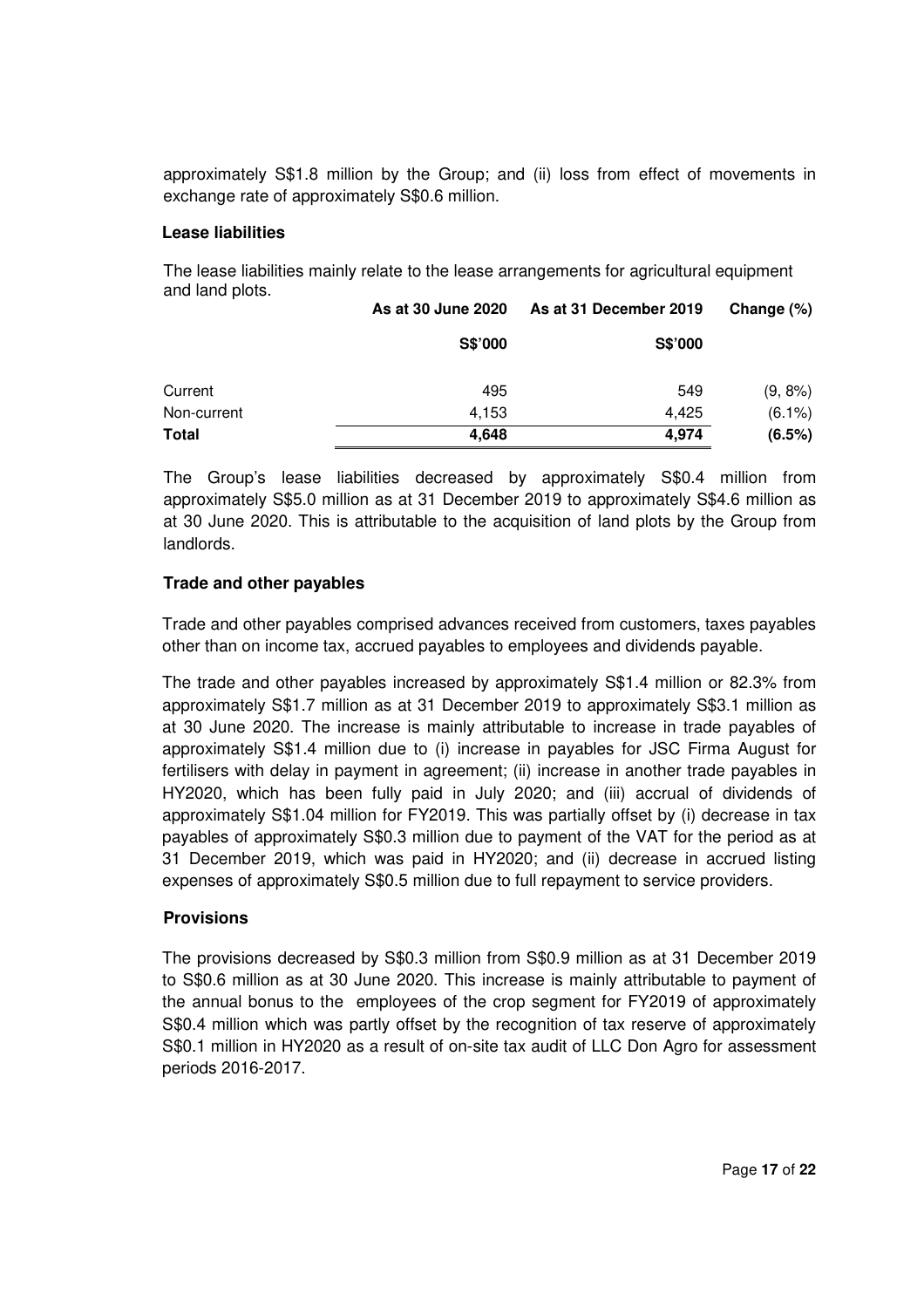# **Shareholder's equity**

The Group's equity increased by approximately S\$4.7 million or 12.5% from approximately S\$37.5 million as at 31 December 2019 to approximately S\$42.2 million as at 30 June 2020. This is mainly attributable to (i) an increase in share capital of approximately S\$4.9 million due to proceeds from issuance of placement shares and PPCF shares of approximately S\$5.1 million and S\$0.5 million respectively, which were partly offset by the prepaid listing expenses of approximately S\$0.7 million; and (ii) increase in accumulated profits of approximately S\$4.4 million due to profit for HY2020.

This was partially offset by (i) decrease in foreign currency translation reserve of approximately S\$3.5 million due to loss on movements in exchange rates; and (ii) accrual of dividends for FY2019 in amount of \$1.04 million.

# (c) Consolidated Statement of Cash Flow

# **Net cash flows used in operating activities**

Cash flows used in operating activities of S\$6.7 million in HY2020 was mainly due to (i) adjustment for the revaluation of biological assets and agricultural produce in amount of S\$5.5 million; and (ii) the relatively higher value of biological assets as at 30 June 2020 compared to that as at 30 June 2019, as all crops had not been harvested as at 30 June 2020, and majority of the crops are expected to be harvested and sold in the second half of FY2020 .

#### **Net cash flows generated from investing activities**

Cash flows generated from investing activities of S\$0.9 million was mainly due to (i) proceeds from deposit returned of S\$2.9 million; (ii) proceeds from interest received of S\$0.2 million; (iii) outflow from deposit placed of S\$0.8 million; and (iv) outflow from purchase of property, plant and equipment of S\$1.4 million.

# **Net cash flows generated from financing activities**

Net cash generated from financing activities amounted to approximately S\$7.8 million, which was mainly attributable to (i) borrowings of approximately S\$4.7 million from the banks; and (ii) proceeds from placement shares issued of S\$5.1 million. This was partially offset by (i) repayment of borrowings of approximately S\$1.8 million in relation to the bank loans; and (ii) interest paid of approximately S\$0.1 million.

As a result of the above, cash and cash equivalents increased by approximately S\$2.0 million during HY2020. Cash and cash equivalents as at 30 June 2020 were S\$6.3 million.

**9. Where a forecast, or a prospect statement, has been previously disclosed to shareholders, any variance between it and the actual results**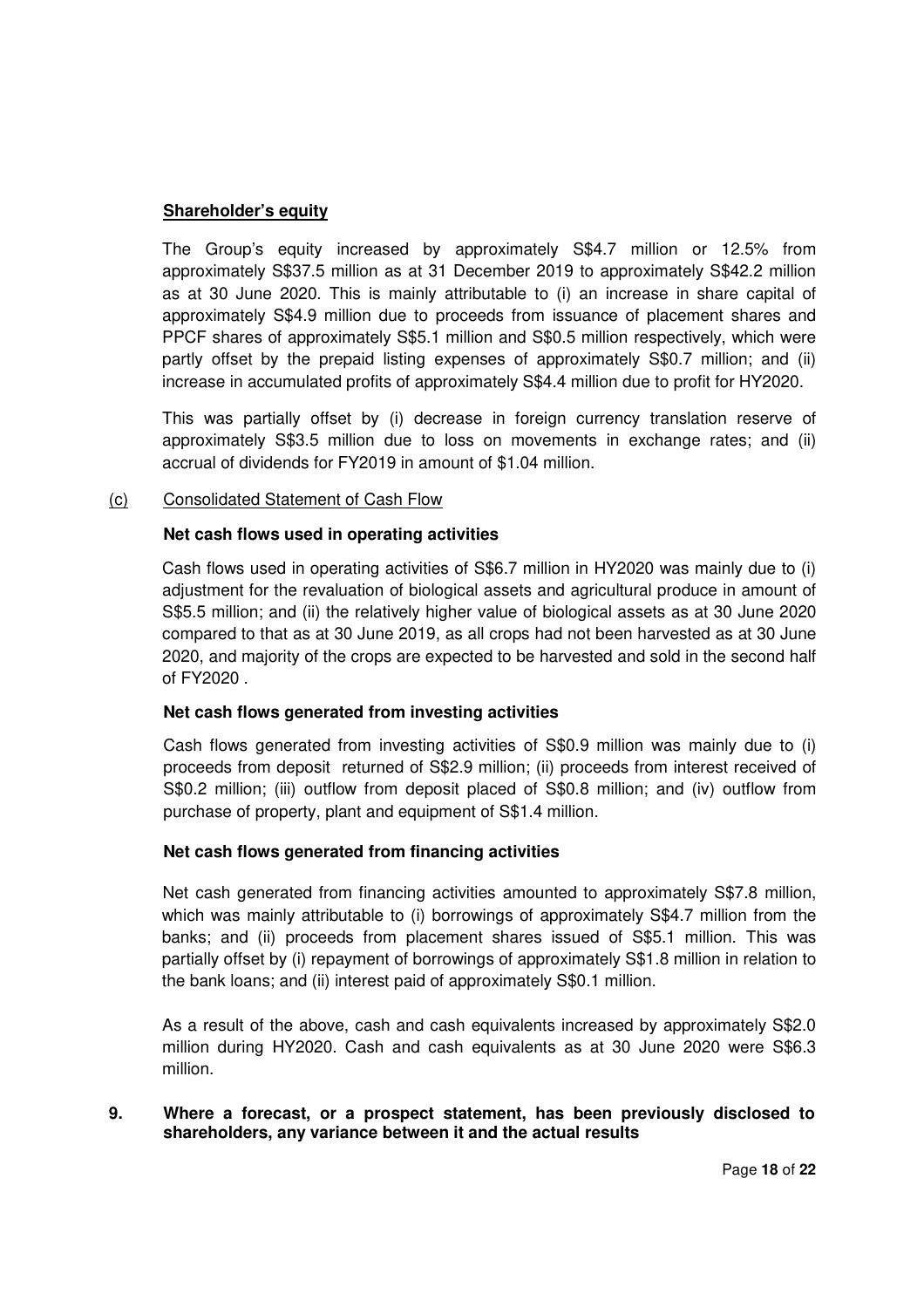There was no specified forecast or prospect statement previously disclosed to the shareholders.

## **10. A commentary at the date of the announcement of the significant trends and competitive conditions of the industry in which the group operates and any known factors or events that may affect the group in the next reporting period and the next 12 months.**

Entire production of winter wheat in Russia suffered unfavorable weather conditions in 2020 causing lower crop yields and thus higher prices for winter wheat. The Group expects a slightly lower winter wheat yield than in previous financial year because of unusually low temperatures in April and May and continuous heat in June than previously expected. Due to expected lower harvest, we expect the prices to be higher than forecasted in the next reporting period. The Group does not expect any significant changes in the livestock segment in the next reporting period and the next 12 months.

# **11. Dividends**

# **If a decision regarding dividend has been made: None**

**(a) Whether an interim (final) dividend has been declared (recommended); and** 

None.

**(b)(i) Amount per share (cents)** 

Not applicable.

# **(b)(ii) Previous corresponding period (cents)**

Not applicable.

**(c) Whether the dividend is before tax, net of tax or tax exempt. If before tax or net of tax, state the tax rate and the country where the dividend is derived. (If the dividend is not taxable in the hands of shareholders, this must be stated).** 

Not applicable.

**(d) The date the dividend is payable.** 

Not applicable.

**(e) The date on which Registrable Transfers receive by the Company (up to 5.00pm) will be registered before entitlements to the dividend are determined.**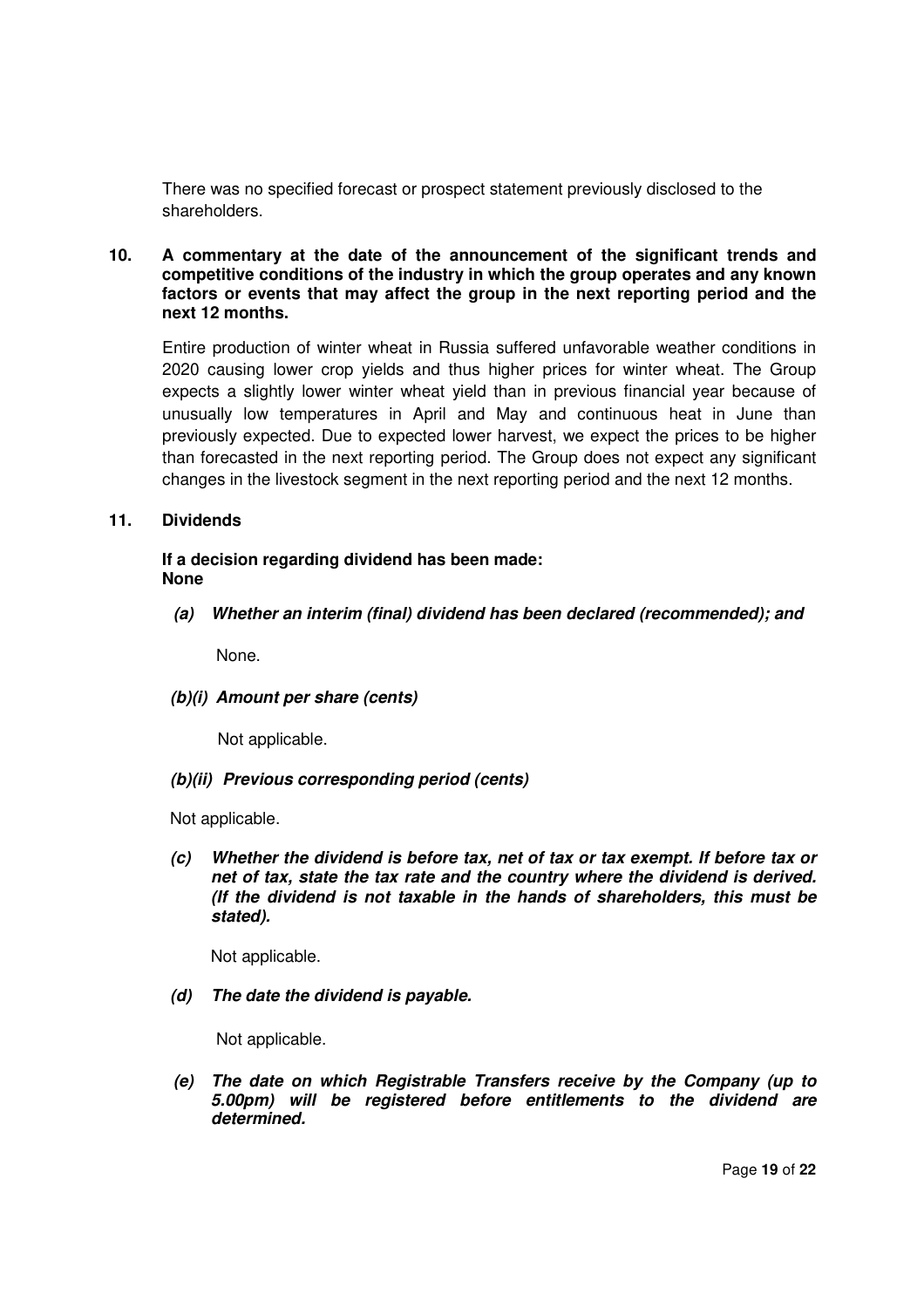Not applicable.

# **12. If no dividend has been declared/recommended, a statement to that effect and the reason(s) for the decision**

No dividend has been declared or recommended for the half year ended 30 June 2020 as the Group is not in the practice of declaring interim dividends.

## **13. If the group has obtained a general mandate from shareholders for interested person transactions ("IPT"), the aggregate value of such transactions as required under Rule 920(1)(a)(ii). If no IPT mandate has been obtained, a statement to that effect.**

The Group has not obtained a general mandate from shareholders for recurrent interested person transactions.

As at 30 June 2020 and 31 December 2019, the Group received a number of guarantees from a related party-Chief Executive Officer and Executive Director in connection with certain bank loans obtained by the Group in the amount of S\$8.0 million and S\$5.7 million, respectively.

As no compensation, fees or other benefits have been paid or are payable by our Group to Marat Devlet-Kildeyev for the provision of the sureties, our Directors are of the view that such sureties provided were not on an arm's length basis and not on normal commercial terms, but were not prejudicial to the interest of our Group and our minority Shareholders.

Please refer to pages 170 to 172 of the Company's Offer Document for further details.

# **14. Use of IPO proceeds**

Pursuant to the IPO on 14 February 2020, the Company received net proceeds of S\$1.3 million (after deducting listing and processing fees, professional fees and placement commission and other expenses) from the placement of new shares.

As at the date of this Announcement, there was no utilisation of the IPO proceeds.

The proposed use of IPO proceeds, as set out in the Company's Offer Document, is as below:

|                                                                                                    | <b>Amount</b> |
|----------------------------------------------------------------------------------------------------|---------------|
| Use of IPO proceeds                                                                                | allocated     |
|                                                                                                    | S\$'000       |
| Expansion of arable land bank                                                                      | 400           |
| Acquisition of new equipment and                                                                   |               |
| machinery                                                                                          | 400           |
| To explore opportunities in mergers and<br>acquisitions, joint ventures and strategic<br>alliances | 400           |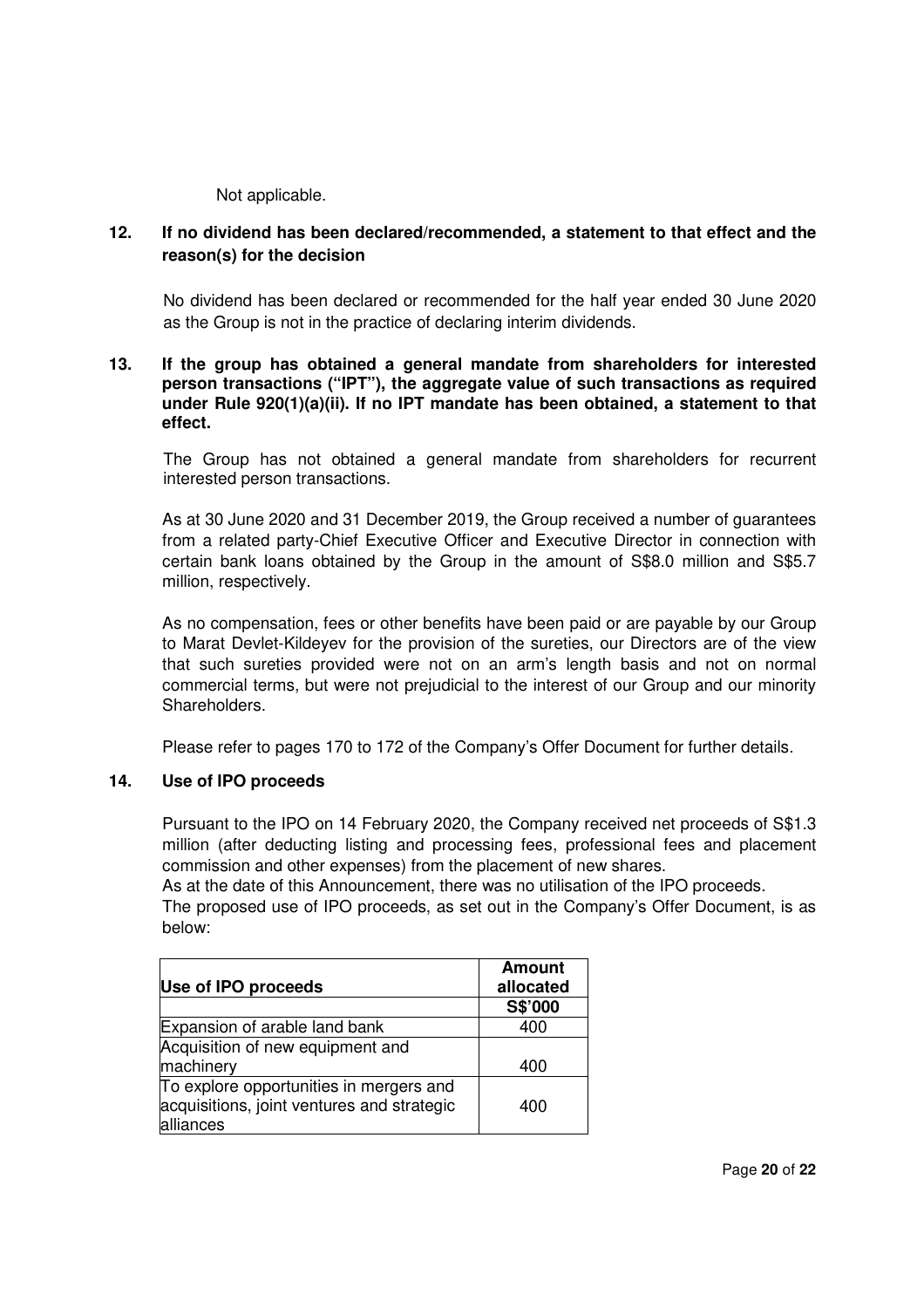| General working capital |  |
|-------------------------|--|
| <b>Total</b>            |  |

Pending the deployment of the unutilised IPO proceeds as set out above, the IPO proceeds have been placed in interest-bearing deposits with licenced banks in Singapore. At the appropriate juncture, our Group will deploy the IPO Proceeds towards the uses stated above. The Company will make periodic announcements on the utilisation of the IPO Proceeds as and when the proceeds are materially disbursed and provide a status report on such use in its annual report and its half year and full year financial statements.

# **15. Confirmation that the issuer has procured undertakings from all its directors and executive officers (in the format set out in Appendix 7H) under Catalist Rule 720(1)**

The Company has procured undertakings from all its directors and executive officers (in the format set out in Appendix7H) under Rule720(1) of the Catalist Rules.

# **16. Negative confirmation pursuant to Rule 705(5)**

The Board of Directors (the "Board") of the Company hereby confirm that to the best of its knowledge,nothing has come to the attention of the Board which may render the unaudited financial results for the half year ended 30 June 2020 for the Company and the Group set out above to be false or misleading in any material aspect.

# **17. Disclosure of acquisition (including incorporations) and sale of shares under Catalist Rule 706A**

Not applicable, as the Company did not acquire or dispose of any shares in HY2020 which would require disclosure under Catalist Rule 706A.

# **BY ORDER OF THE BOARD**

#### *Marat Devlet-Kildeyev*

*Chief Executive Officer and Executive Director*

#### *14 August 2020*

Don Agro International Limited (the "Company") was listed on Catalist of the Singapore Exchange Securities Trading Limited (the "SGX-ST") on 14 February 2020. The initial public offering of the Company was sponsored by PrimePartners Corporate Finance Pte. Ltd. (the "Sponsor").

This announcement has been prepared by the Company and its contents have been reviewed by the Sponsor in accordance with Rules 226(2)(b) and 753(2) of the the SGX-ST Listing Manual Section B: Rules of Catalist.